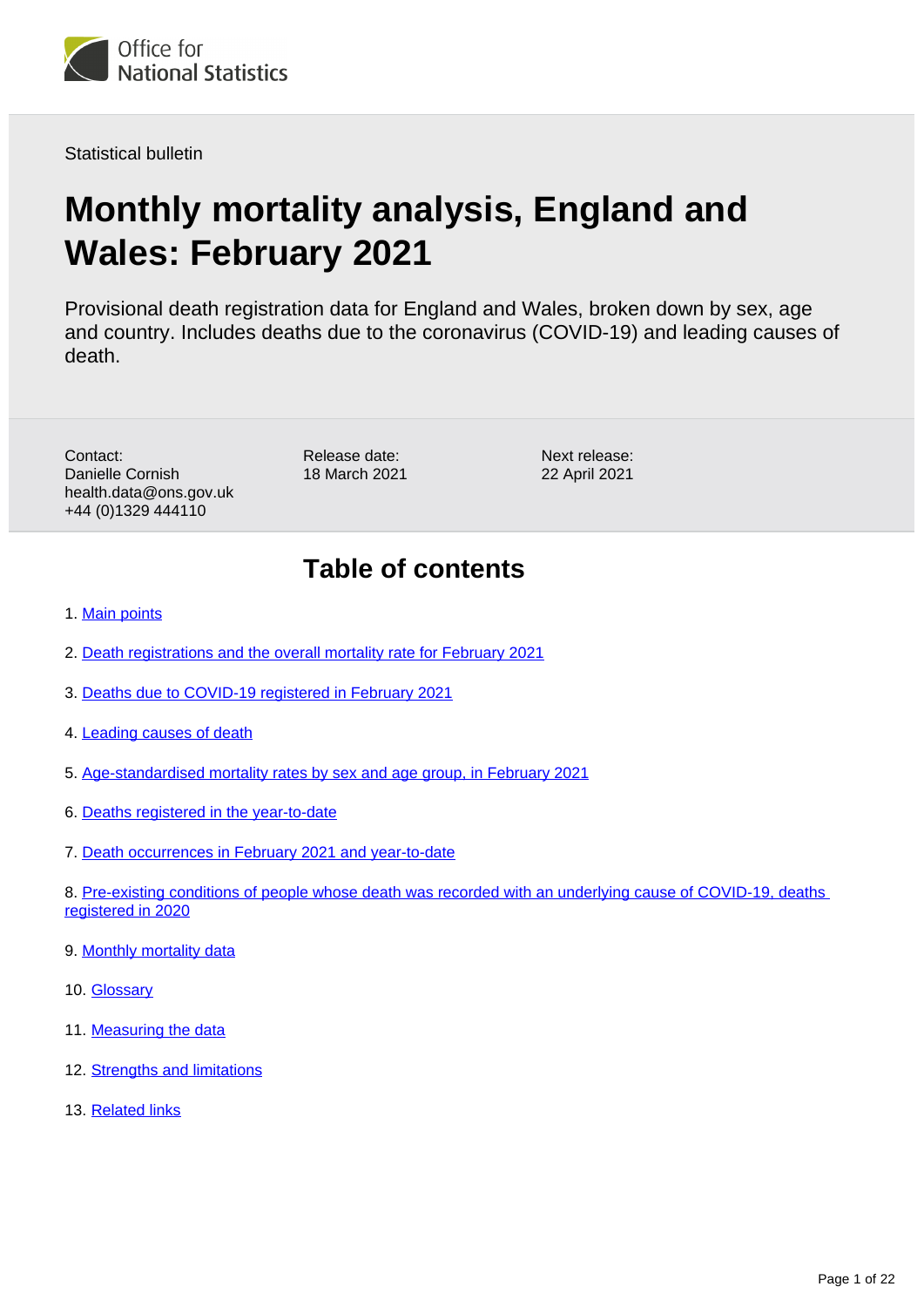## <span id="page-1-0"></span>**1 . Main points**

- In February 2021, there were 55,489 deaths registered in England, 11,421 deaths (25.9%) more than the five-year average (2015 to 2019) for February; in Wales, there were 3,199 deaths registered, 260 deaths (8.9%) more than the five-year average for February.
- The coronavirus (COVID-19) was the leading cause of death in February 2021 for the fourth consecutive month in both England (accounting for 30.1% of all deaths registered in February) and in Wales (22.2% of all deaths).
- The second-leading cause of death was dementia and Alzheimer's disease in England, and ischaemic heart diseases in Wales; COVID-19 accounted for more than three times the number of deaths than the second-leading cause in England and more than two times in Wales.
- The age-standardised mortality rate (ASMR) of deaths due to COVID-19 in February 2021 was 392.3 deaths per 100,000 people in England, the first decrease since August 2020, and 272.2 deaths per 100,000 people in Wales, the first decrease since September 2020.
- The East of England was the English region with the highest mortality rate for deaths due to COVID-19 in February 2021 (477.1 deaths per 100,000 people), followed by London (465.5 deaths per 100,000 people); the South West continued to have the lowest COVID-19 mortality rate, at 258.5 deaths per 100,000 people.
- In England, the mortality rate for deaths due to COVID-19 in February 2021 in the most deprived areas was 585.4 deaths per 100,000 people; this was 2.1 times the mortality rate in the least deprived areas (282.0 deaths per 100,000 people).
- In Wales, the COVID-19 mortality rate in the most deprived areas was 1.3 times the mortality rate in the least deprived areas (324.4 deaths per 100,000 people in the most deprived areas, 247.0 deaths per 100,000 people in the least deprived areas).

This month's bulletin includes an interactive map of deaths due to COVID-19 in each Middle layer Super Output Area (see [Section 3\)](https://www.ons.gov.uk/peoplepopulationandcommunity/birthsdeathsandmarriages/deaths/bulletins/monthlymortalityanalysisenglandandwales/february2021#deaths-due-to-covid-19-registered-in-february-2021). The [accompanying datasets](https://www.ons.gov.uk/peoplepopulationandcommunity/birthsdeathsandmarriages/deaths/bulletins/monthlymortalityanalysisenglandandwales/february2021/relateddata) also include mortality rates for deaths due to COVID-19 by local area and deprivation, deaths involving COVID-19 for the UK and pre-existing conditions of people who died due to COVID-19 in 2020.

## <span id="page-1-1"></span>**2 . Death registrations and the overall mortality rate for February 2021**

Based on provisional data, there were 55,489 deaths registered in England in February 2021. This was 14,680 more deaths than in February 2020 and 11,421 deaths more than the five-year average (2015 to 2019). The fiveyear average has been provided for 2015 to 2019 (rather than 2016 to 2020) because of the impact of the coronavirus (COVID-19) pandemic on deaths registered in 2020. The average for 2015 to 2019 provides a comparison of the number of deaths expected per month in a usual (non-pandemic) year. Of the deaths registered in February 2021, 28,190 were males and 27,299 were females.

In Wales, the provisional number of deaths registered in February 2021 was 3,199. This was 450 more deaths than in February 2020 and 260 more deaths than the five-year average for February. Of the deaths registered in February in Wales, there were 1,593 male deaths and 1,606 female deaths.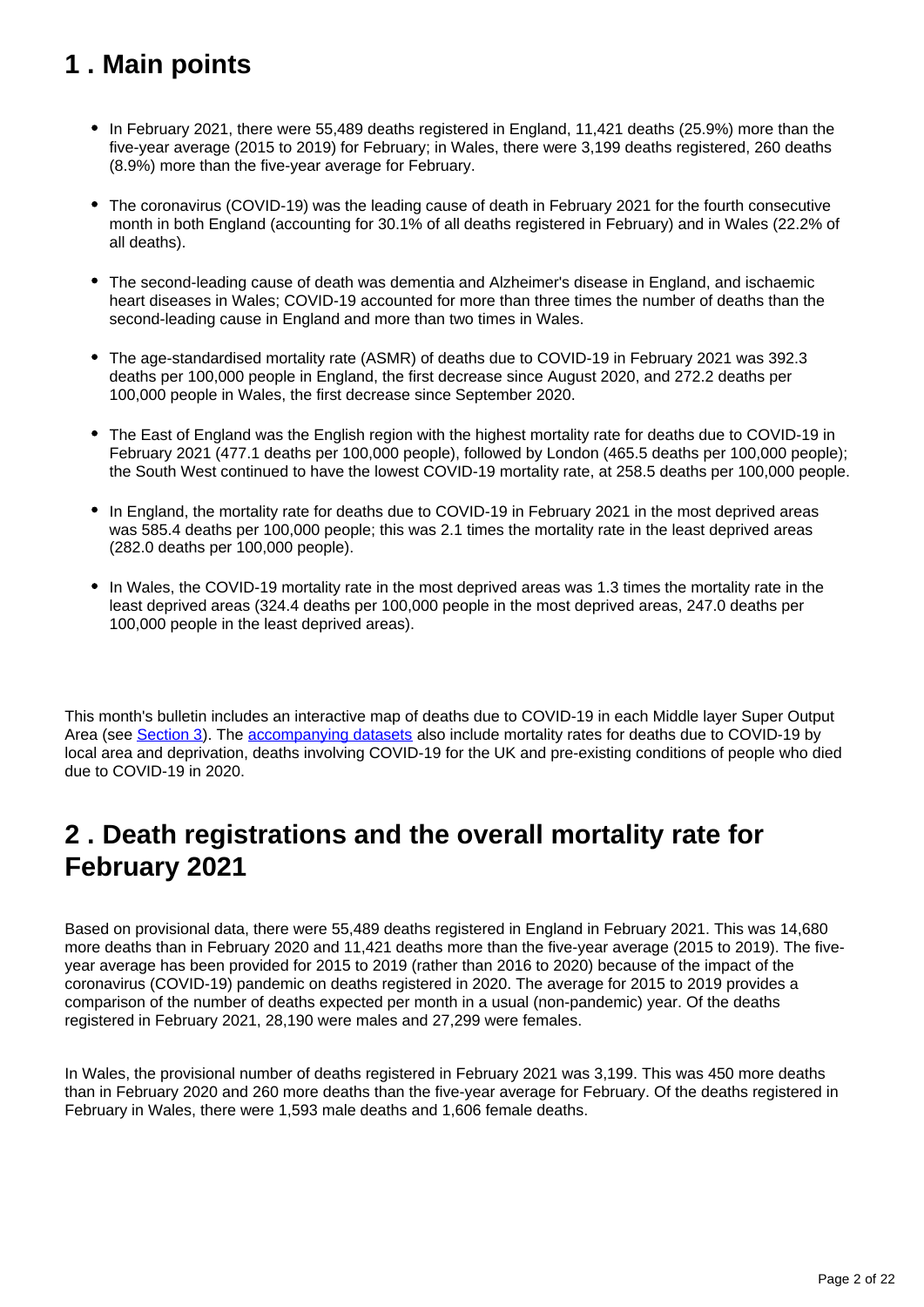Age-standardised mortality rates (ASMRs) are used for comparisons over time rather than numbers of deaths, as ASMRs account for changes to the population size and age structure. In England, mortality rates for the month of February had been generally decreasing since our data time series began in 2001, from 1,339.3 deaths per 100,000 people in 2001, to a low of 943.6 deaths per 100,000 people in February 2020. The [statistically significant](https://www.ons.gov.uk/methodology/methodologytopicsandstatisticalconcepts/uncertaintyandhowwemeasureit#statistical-significance) decrease in age-standardised mortality rates from 2001 was seen in both males and females (Figure 1).

In England, the February 2021 mortality rate (1,304.5 deaths per 100,000 people) was significantly higher than the mortality rate for February in every year back to 2006. The first year in this analysis, 2001, was the only year to have a significantly higher February mortality rate than 2021. The mortality rate in February 2021 was 1,533.7 deaths per 100,000 males (compared with 1,616.5 in February 2001) and 1,113.0 deaths per 100,000 females (compared with 1,148.7 in February 2001).

In Wales, 2001 (the start of our data time series) was also the year with the highest February mortality rate. Over time, mortality rates in Wales have decreased from 1,431.2 deaths per 100,000 people in February 2001 to a low of 1,042.1 deaths per 100,000 people in February 2020. In February 2021, the mortality rate significantly increased (compared with February 2020) to 1,229.0 deaths per 100,000 people, with both males and females experiencing an increase in deaths.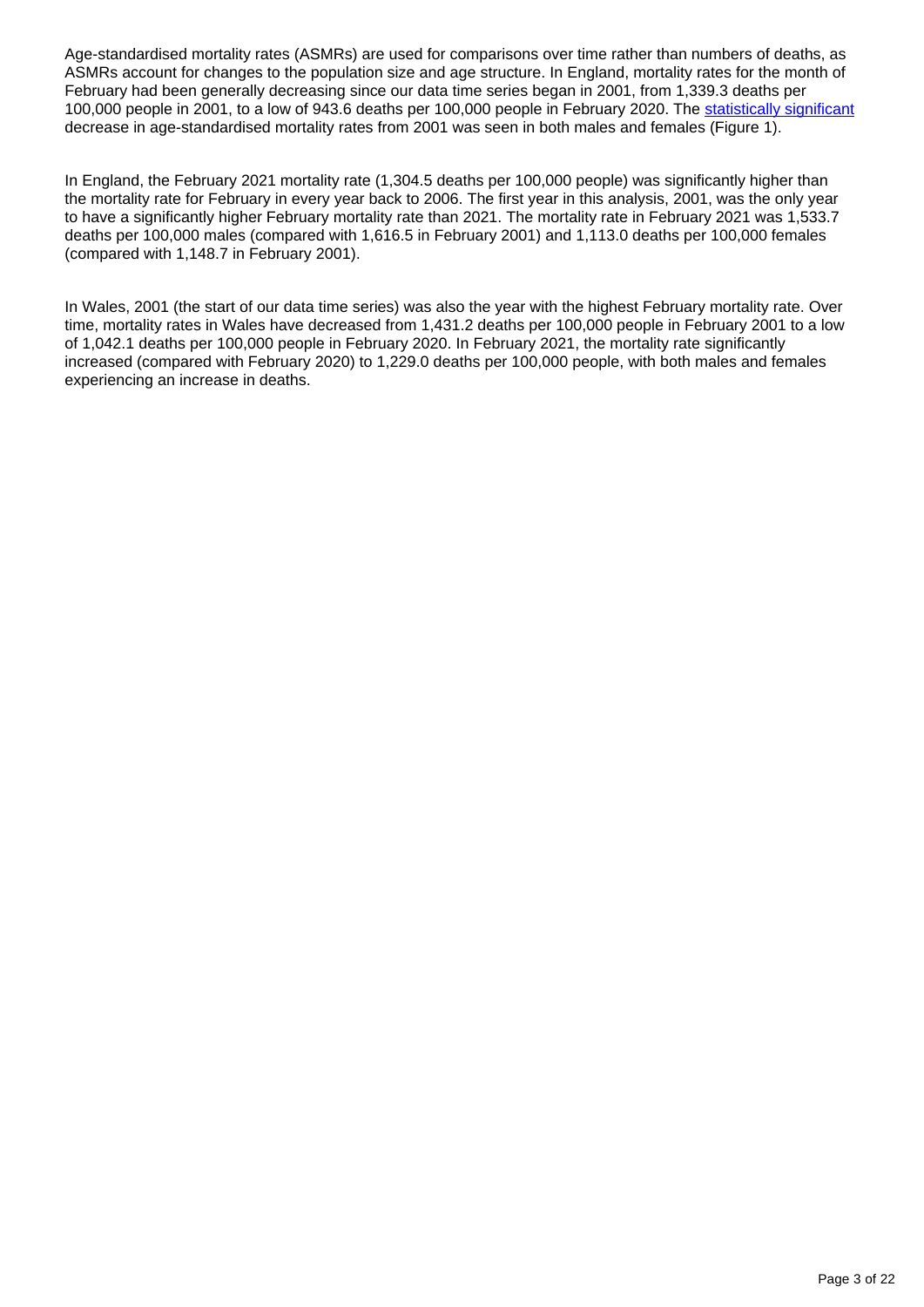#### **Figure 1: Mortality rates for the month of February were significantly higher in 2021 than in 2020, for males and females in England and Wales**

**Age-standardised mortality rates by sex, England and Wales, deaths registered in February 2001 to February 2021**

## Figure 1: Mortality rates for the month of February were significantly higher in 2021 than in 2020, for males and females in England and Wales

Age-standardised mortality rates by sex, England and Wales, deaths registered in February 2001 to February 2021



#### **Source: Office for National Statistics – Monthly mortality analysis**

#### **Notes:**

- 1. Age-standardised mortality rates per 100,000 people, standardised to the 2013 European Standard Population. Monthly rates in this bulletin are adjusted to allow for comparisons with annual rates. For more information, see [Section 11: Measuring the data.](https://www.ons.gov.uk/peoplepopulationandcommunity/birthsdeathsandmarriages/deaths/bulletins/monthlymortalityanalysisenglandandwales/february2021#measuring-the-data)
- 2. Figures are for deaths registered rather than deaths occurring in each period.
- 3. Figures for 2020 and 2021 are based on provisional mortality data and projected populations.
- 4. Figures exclude non-residents.
- 5. The five-year average has been provided for 2015 to 2019 (rather than 2016 to 2020) because of the impact of the coronavirus (COVID-19) pandemic on deaths registered in 2020. The average for 2015 to 2019 provides a comparison of the number of deaths expected per month in a usual (non-pandemic) year.

## <span id="page-3-0"></span>**3 . Deaths due to COVID-19 registered in February 2021**

The doctor certifying a death can list all causes in the chain of events that led to the death and pre-existing conditions that may have contributed to the death. Using this information, we determine an underlying cause of death. More information on this process can be found in our [user guide](https://www.ons.gov.uk/peoplepopulationandcommunity/birthsdeathsandmarriages/deaths/methodologies/userguidetomortalitystatisticsjuly2017).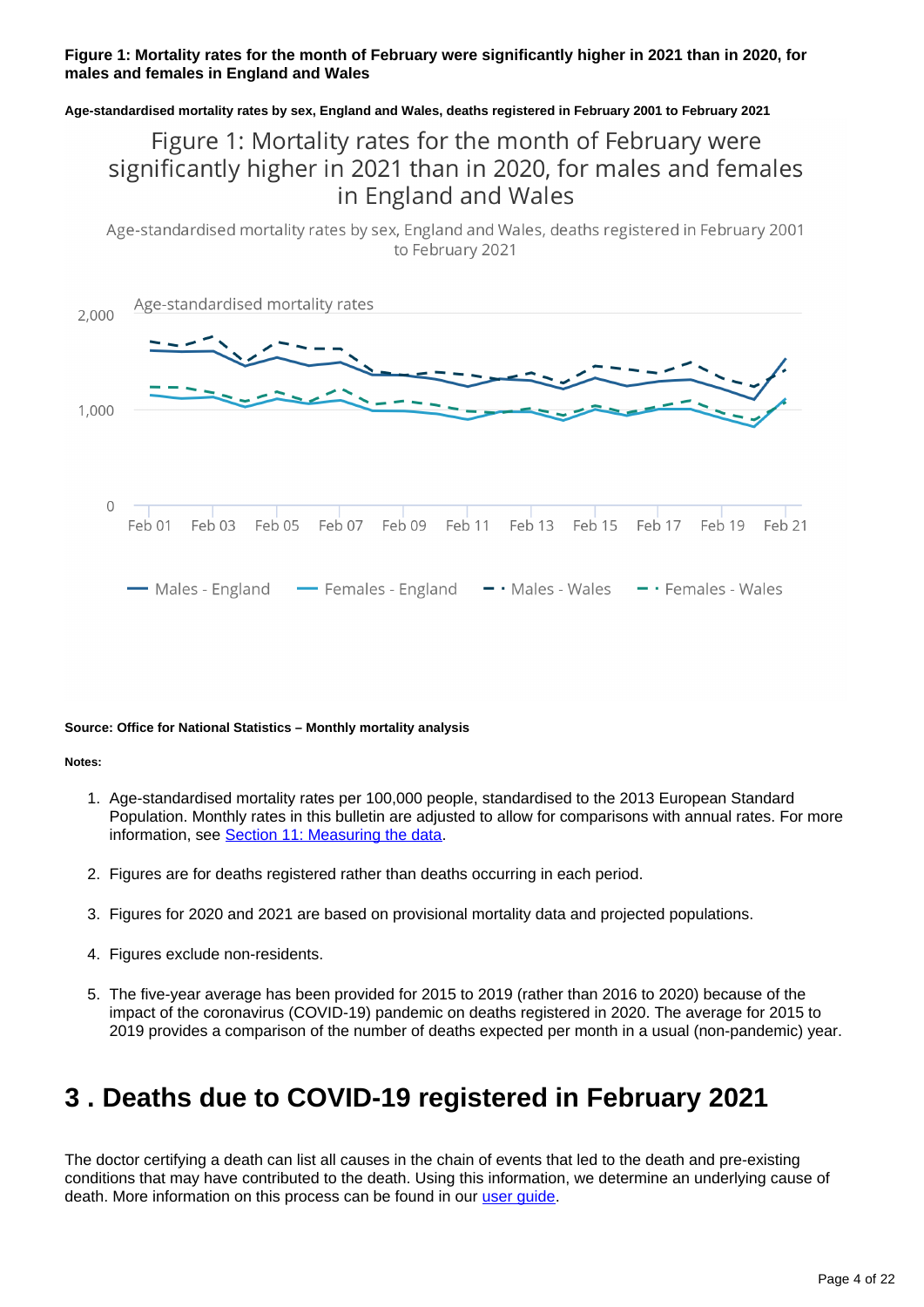In February in most cases (87.6% in England and 84.1% in Wales) where the coronavirus (COVID-19) was mentioned on the death certificate, it was found to be the underlying cause of death. For more information on our definition of COVID-19 deaths, see [Section 11: Measuring the data](https://www.ons.gov.uk/peoplepopulationandcommunity/birthsdeathsandmarriages/deaths/bulletins/monthlymortalityanalysisenglandandwales/february2021#measuring-the-data).

In this bulletin, we use the term "due to COVID-19" when referring only to deaths with an underlying cause of death of COVID-19 and we use the term "involving COVID-19" when referring to deaths that had COVID-19 mentioned anywhere on the death certificate, whether as an underlying cause or not.

Of the 55,489 deaths registered in February 2021 in England, 30.1% (16,682 deaths) were due to COVID-19. Taking into account all deaths involving COVID-19 increases the percentage to 34.3% of all deaths (19,049 deaths) in England in February 2021.

In Wales, 22.2% of the 3,199 deaths registered in February 2021 were due to COVID-19 (711 deaths). Taking into account all deaths involving COVID-19 increases the percentage to 26.4% of all deaths (845 deaths) in Wales.

### **Deaths due to COVID-19 in England and Wales**

Age-standardised mortality rates (ASMRs) allow us to adjust for the size and age structure of the population. ASMRs for deaths due to COVID-19 had been increasing month-on-month (since the increase between August and September 2020 in England and between September and October 2020 in Wales), but significantly decreased in February 2021 (Figure 2).

In England, the ASMR for deaths due to COVID-19 significantly decreased for the first time since August 2020, with a rate of 392.3 deaths per 100,000 people in February 2021.

In Wales, the ASMR for deaths due to COVID-19 significantly decreased in February 2021, with a rate of 272.2 deaths per 100,000 people. This is the first significant decrease since July 2020.

In January 2021, the mortality rates for deaths due to COVID-19 were similar in England and Wales (549.6 deaths due to COVID-19 per 100,000 people in England and 541.7 deaths per 100,000 people in Wales). The COVID-19 mortality rate dropped significantly in both countries in February 2021, but the mortality rate in England was 44.1% higher than in Wales (392.3 deaths per 100,000 people in England compared with 272.2 deaths per 100,000 people in Wales). This is the largest percentage difference between the two countries since March 2020.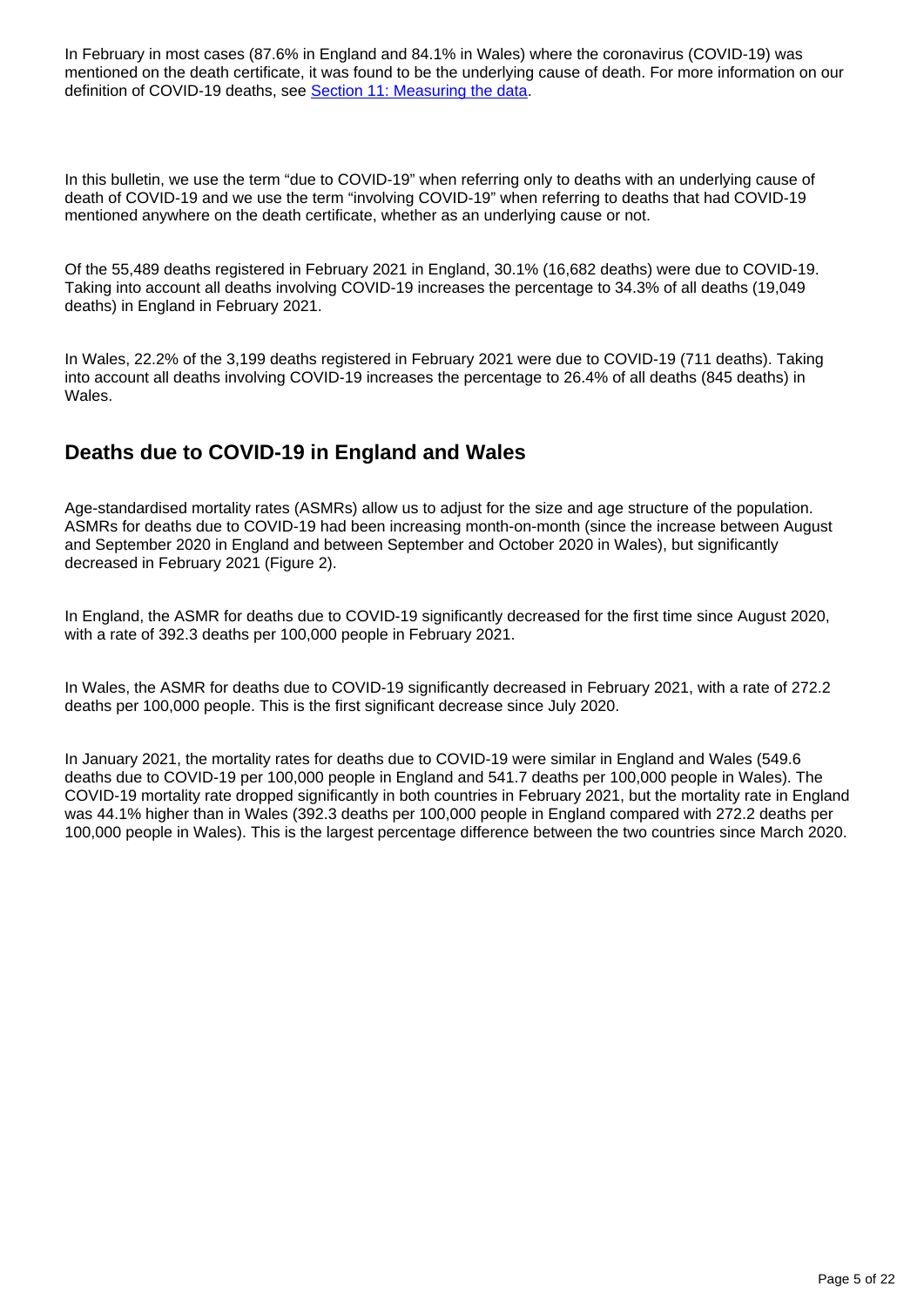#### **Figure 2: Mortality rates due to COVID-19 in February 2021 significantly decreased in both England and Wales**

**Age-standardised mortality rates for deaths due to COVID-19, per 100,000 people, England and Wales, deaths registered in March 2020 to February 2021**

## Figure 2: Mortality rates due to COVID-19 in February 2021 significantly decreased in both England and Wales

Age-standardised mortality rates for deaths due to COVID-19, per 100,000 people, England and Wales, deaths registered in March 2020 to February 2021



#### **Source: Office for National Statistics – Monthly mortality analysis**

#### **Notes:**

- 1. Age-standardised mortality rates per 100,000 people, standardised to the 2013 European Standard Population. Monthly rates in this bulletin are adjusted to allow for comparisons with annual rates. For more information, see [Section 11: Measuring the data.](https://www.ons.gov.uk/peoplepopulationandcommunity/birthsdeathsandmarriages/deaths/bulletins/monthlymortalityanalysisenglandandwales/february2021#measuring-the-data)
- 2. Figures are for deaths registered rather than deaths occurring in each period.
- 3. Figures for 2020 and 2021 are based on provisional mortality data and projected populations.
- 4. Figures exclude non-residents of England and Wales.
- 5. Deaths "due to COVID-19" include only deaths where COVID-19 was the underlying cause of death. Agestandardised mortality rates for all deaths involving COVID-19 are available in the [accompanying dataset.](http://www.ons.gov.uk/peoplepopulationandcommunity/birthsdeathsandmarriages/deaths/datasets/monthlymortalityanalysisenglandandwales)
- 6. The International Classification of Diseases, 10th Edition (ICD-10) definitions are as follows: coronavirus (COVID-19) (U07.1, U07.2 and U10.9). For more information on our definitions of COVID-19 deaths, see [Section 11: Measuring the Data.](https://www.ons.gov.uk/peoplepopulationandcommunity/birthsdeathsandmarriages/deaths/bulletins/monthlymortalityanalysisenglandandwales/february2021#measuring-the-data)

In England, the ASMR for deaths due to COVID-19 significantly decreased in February 2021 for both males (from 680.8 to 483.8 per 100,000 males) and females (from 448.5 to 319.2 per 100,000 females). The mortality rate for deaths due to COVID-19 was significantly higher in males than in females in every month from March 2020 to February 2021.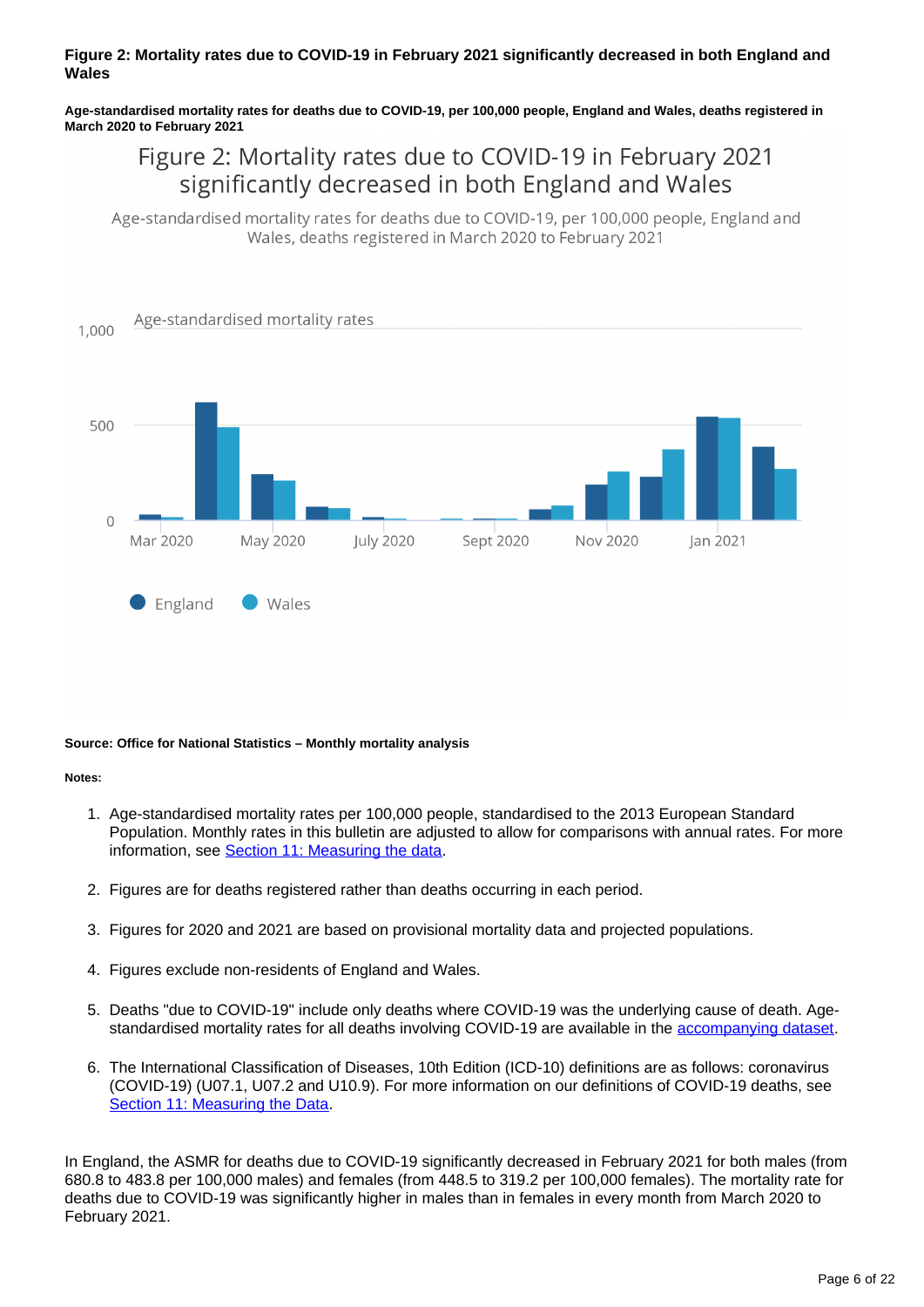In Wales, the ASMR for deaths due to COVID-19 also significantly decreased in February 2021 for both males (from 673.0 to 335.1 per 100,000 males) and females (from 440.0 to 223.0 per 100,000 females). Males in Wales also had a higher mortality rate for deaths due to COVID-19 than females between March 2020 and February 2021, though this difference was not [statistically significant](https://www.ons.gov.uk/methodology/methodologytopicsandstatisticalconcepts/uncertaintyandhowwemeasureit#statistical-significance) in every month. More information on mortality rates by sex is available in Tables 3a and 3b of the [accompanying dataset](https://www.ons.gov.uk/peoplepopulationandcommunity/birthsdeathsandmarriages/deaths/datasets/monthlymortalityanalysisenglandandwales).

### **Deaths due to COVID-19 in each Middle layer Super Output Area in England and Wales**

[Super Output Areas \(SOAs\)](https://www.ons.gov.uk/methodology/geography/ukgeographies/censusgeography#super-output-area-soa) are small-area statistical geographies covering England and Wales. Each area has a similarly sized population and remains stable over time. For this analysis, Middle layer Super Output Areas (MSOAs) have been used. The [accompanying dataset](https://www.ons.gov.uk/peoplepopulationandcommunity/birthsdeathsandmarriages/deaths/datasets/deathsduetocovid19bylocalareaanddeprivation) shows the number of deaths from all causes as well as deaths due to COVID-19.

The following interactive map allows you to see the cumulative number of monthly deaths due to COVID-19 in each area.

#### **Figure 3: Number of deaths due to COVID-19 in Middle layer Super Output Areas, England and Wales, deaths registered between March 2020 and February 2021**

#### **Notes:**

- 1. Points on the map are placed at the centre of the local area they represent and do not show the actual location of deaths. The size of the circle is proportional to the number of deaths.
- 2. To protect confidentiality, a small number of deaths have been reallocated between neighbouring areas. Given the method used for this, figures for some areas may be different to previously published data.
- 3. Figures are for deaths registered rather than deaths occurring in each month.
- 4. Figures exclude death of non-residents; geographical boundaries are based on the most up-to-date information available at the time of publication.
- 5. Deaths "due to COVID-19" include only deaths where COVID-19 was the underlying cause of death.
- 6. Locally adopted Middle-layer Super Output Area (MSOA) names are provided by House of Commons Library. While these names are not officially supported for National Statistics, they are provided here to help local users.
- 7. Figures are provisional.

#### **Download the data**

[.xls](https://www.ons.gov.uk/visualisations/dvc1236/covid-death-map/data/datadownload.xls)

## <span id="page-6-0"></span>**4 . Leading causes of death**

Our [leading causes of death groupings](https://www.ons.gov.uk/peoplepopulationandcommunity/birthsdeathsandmarriages/deaths/methodologies/userguidetomortalitystatistics/leadingcausesofdeathinenglandandwalesrevised2016) are based on a list developed by the World Health Organization (WHO). This categorises causes of death using the International Classification of Diseases, 10th edition (ICD-10) into groups that are epidemiologically more meaningful than single ICD-10 codes, for the purpose of comparing the most common causes of death in the population.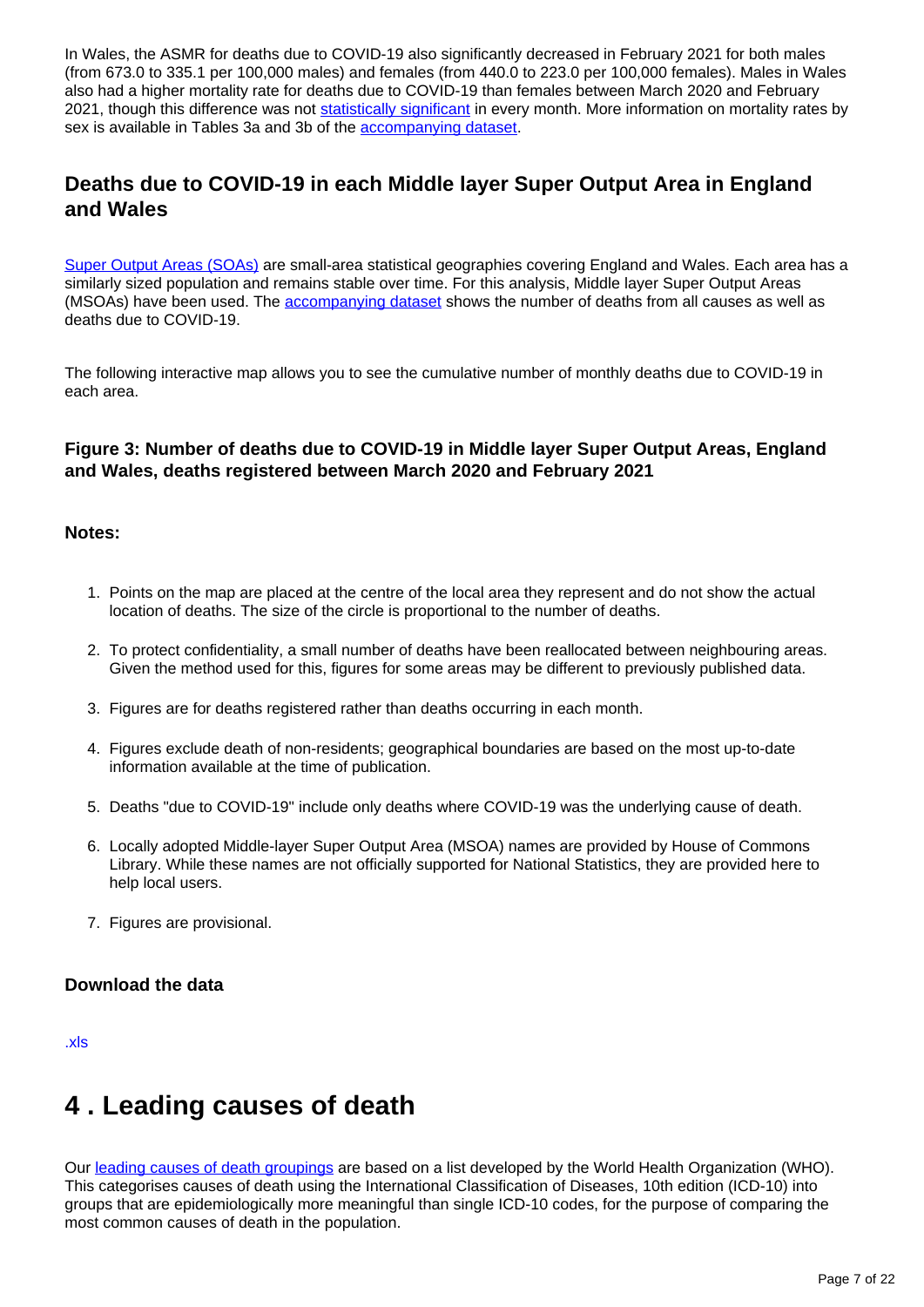## **Leading causes of death registered in February 2021**

Figures 4 and 5 show the 10 most common underlying causes of death registered in February 2021 for England and Wales, compared with the five-year average for February (2015 to 2019).

#### **Figure 4: In England, COVID-19 was the leading cause of death in February 2021 for the fourth consecutive month**

**Age-standardised mortality rate for selected leading causes of death, per 100,000 people, England, deaths registered in February 2021**

## Figure 4: In England, COVID-19 was the leading cause of death in February 2021 for the fourth consecutive month

Age-standardised mortality rate for selected leading causes of death, per 100,000 people, England, deaths registered in February 2021

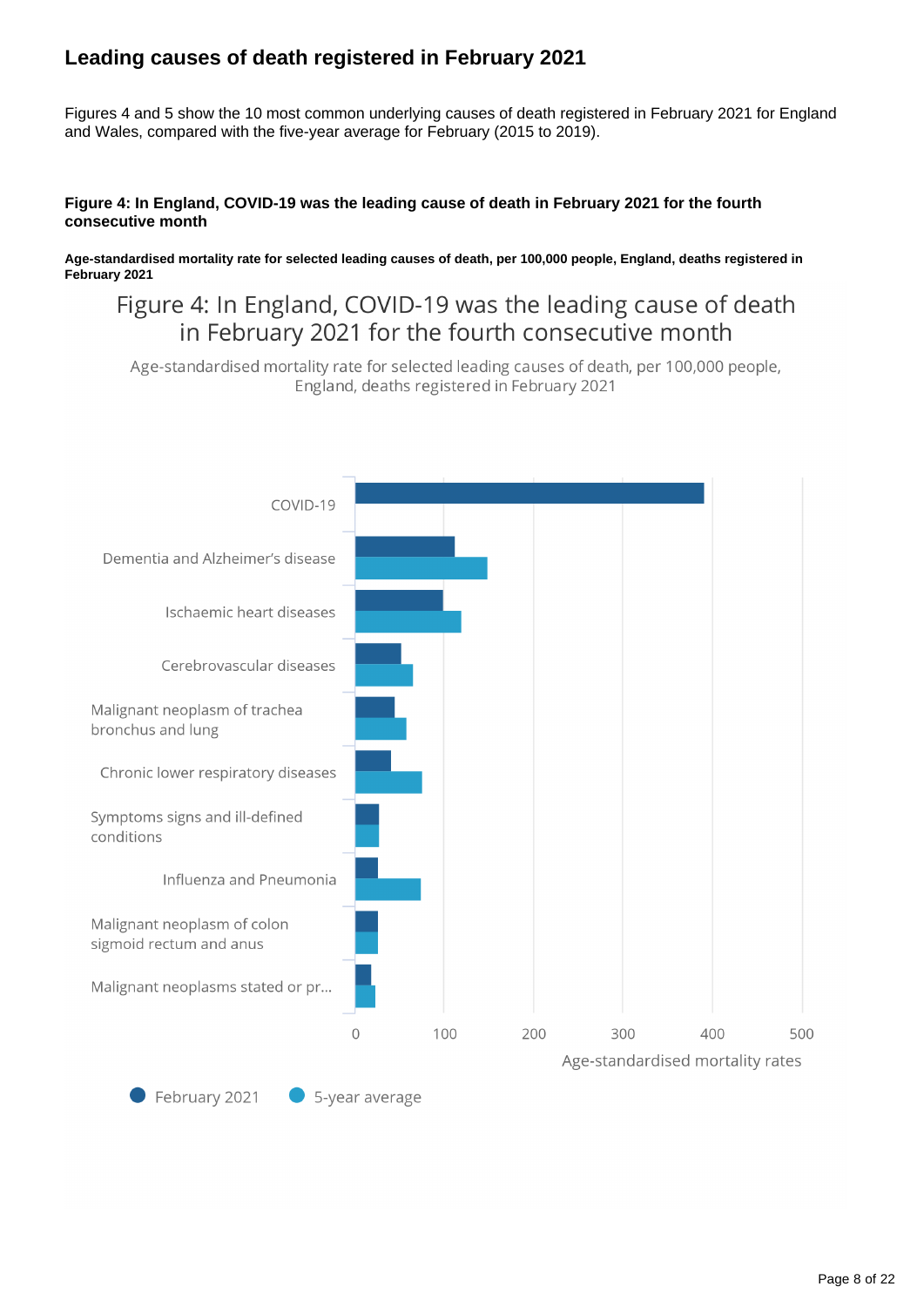#### **Source: Office for National Statistics – Monthly mortality analysis**

#### **Notes:**

- 1. Age-standardised mortality rates per 100,000 population, standardised to the 2013 European Standard Population. Monthly rates in this bulletin are adjusted to allow for comparisons with annual rates. For more information, see [Section 11: Measuring the data.](https://www.ons.gov.uk/peoplepopulationandcommunity/birthsdeathsandmarriages/deaths/bulletins/monthlymortalityanalysisenglandandwales/february2021#measuring-the-data)
- 2. Figures are for deaths registered rather than deaths occurring in each period.
- 3. Figures for 2020 and 2021 are based on provisional mortality data and projected populations.
- 4. Figures exclude deaths of non-residents.
- 5. "COVID-19" includes only deaths where COVID-19 was the underlying cause of death.
- 6. The five-year average has been provided for 2015 to 2019 (rather than 2016 to 2020) because of the impact of the coronavirus (COVID-19) pandemic on deaths registered in 2020. The average for 2015 to 2019 provides a comparison of the number of deaths expected per month in a usual (non-pandemic) year.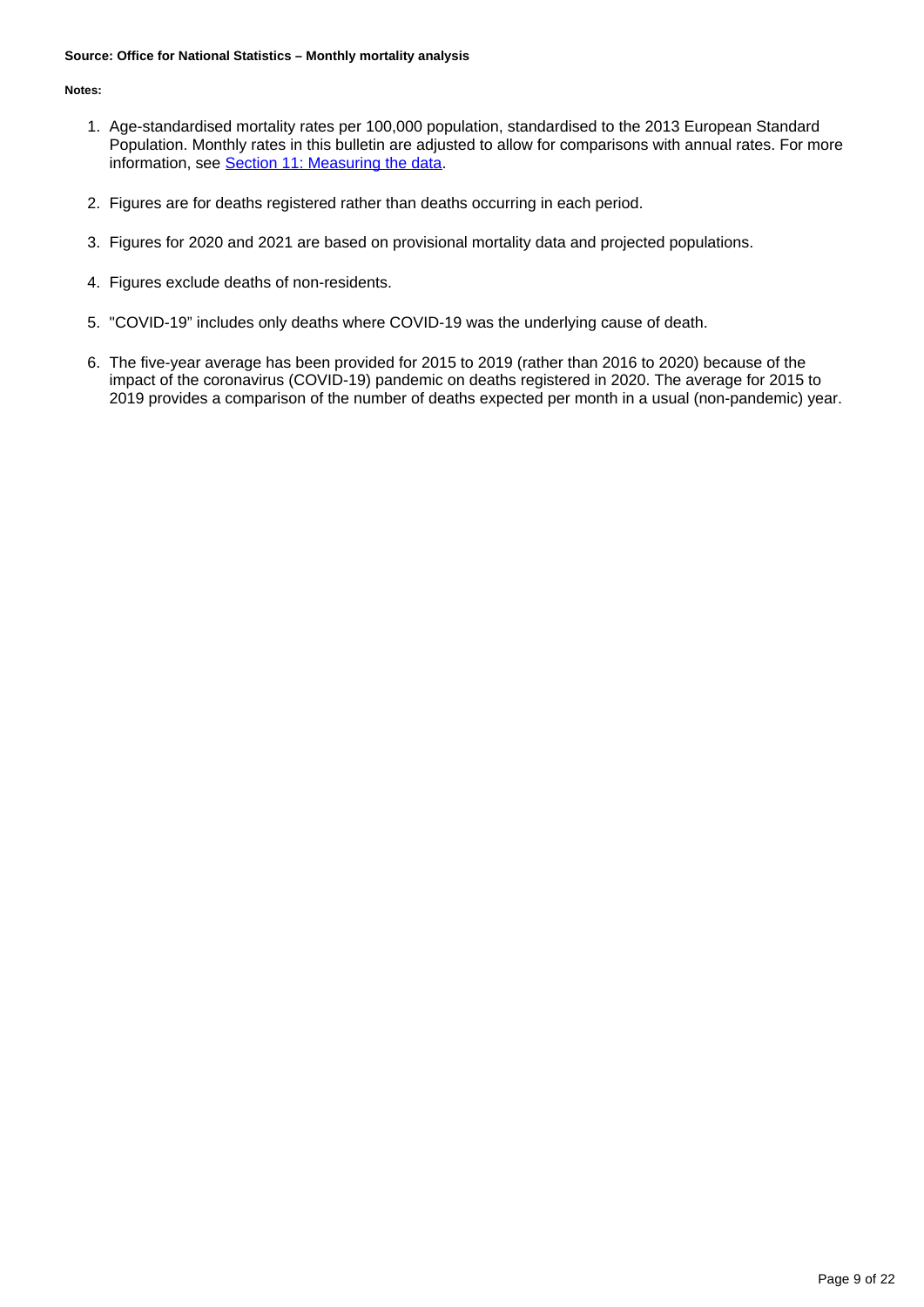#### **Figure 5: In Wales, COVID-19 was the leading cause of death in February 2021 for the fourth consecutive month**

**Age-standardised mortality rate for selected leading causes of death, per 100,000 people, Wales, deaths registered in February 2021**

## Figure 5: In Wales, COVID-19 was the leading cause of death in February 2021 for the fourth consecutive month

Age-standardised mortality rate for selected leading causes of death, per 100,000 people, Wales, deaths registered in February 2021



#### **Source: Office for National Statistics – Monthly mortality analysis**

**Notes:**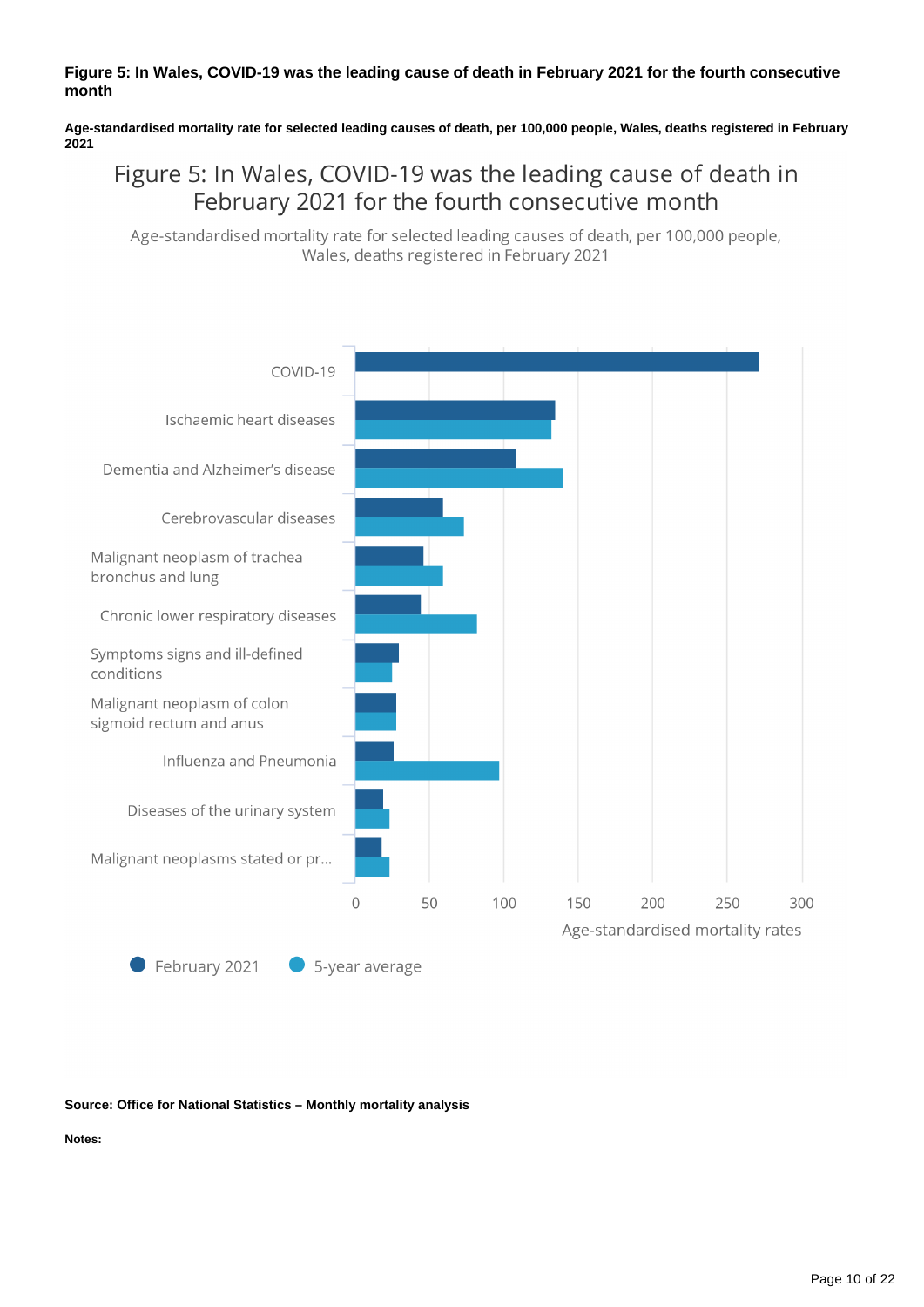- 1. Age-standardised mortality rates per 100,000 population, standardised to the 2013 European Standard Population. Monthly rates in this bulletin are adjusted to allow for comparisons with annual rates. For more information, see [Section 11: Measuring the data.](https://www.ons.gov.uk/peoplepopulationandcommunity/birthsdeathsandmarriages/deaths/bulletins/monthlymortalityanalysisenglandandwales/february2021#measuring-the-data)
- 2. Figures are for deaths registered rather than deaths occurring in each period.
- 3. Figures for 2020 and 2021 are based on provisional mortality data and projected populations.
- 4. Figures exclude deaths of non-residents.
- 5. "COVID-19" includes only deaths where COVID-19 was the underlying cause of death.
- 6. The five-year average has been provided for 2015 to 2019 (rather than 2016 to 2020) because of the impact of the coronavirus (COVID-19) pandemic on deaths registered in 2020. The average for 2015 to 2019 provides a comparison of the number of deaths expected per month in a usual (non-pandemic) year.
- 7. There are 11 leading causes for Wales as diseases of the urinary system and malignant neoplasms, stated or presumed to be primary of lymphoid, haematopoietic and related tissue both had the same number of deaths in February 2021.

In both England and Wales, the coronavirus (COVID-19) was the leading cause of death in February 2021, with 392.3 deaths per 100,000 people in England (16,682 deaths) and 272.2 deaths per 100,000 people in Wales (711 deaths). This was the fourth consecutive month where COVID-19 was the leading cause of death.

The rate of deaths due to COVID-19 was significantly higher than the next-leading cause of death in both England and Wales. In England, the second-most common cause of death in February 2021 was dementia and Alzheimer's disease, with 112.9 deaths per 100,000 people (4,841 deaths). The COVID-19 mortality rate was more than three times the second-leading cause of death in England.

In Wales, the second-most common cause of death was ischaemic heart diseases, with 134.8 deaths per 100,000 people (349 deaths). The COVID-19 mortality rate was more than two times the second-leading cause of death in Wales.

In England in February 2021, 7 of the 10 leading causes of death were significantly lower than the five-year average (2015 to 2019), with signs, symptoms and ill-defined conditions, and malignant neoplasm of colon, sigmoid, rectum and anus both having a similar mortality rate to the five-year average. In particular, the mortality rate for deaths with an underlying cause of Influenza or Pneumonia was 64.8% lower in February 2021 than the five-year average for February.

In Wales, 4 of the 11 leading causes were significantly lower than the five-year average. Similar to England, the February 2021 mortality rate for Influenza or Pneumonia was 73.2% lower than the five-year average.

## <span id="page-10-0"></span>**5 . Age-standardised mortality rates by sex and age group, in February 2021**

Generally, since 2001 (the beginning of our data time series), the age-standardised mortality rates for people aged both 0 to 74 years and 75 years and over have been decreasing in England and Wales. However, similar to the trend seen in all ages ([Section 2\)](https://www.ons.gov.uk/peoplepopulationandcommunity/birthsdeathsandmarriages/deaths/bulletins/monthlymortalityanalysisenglandandwales/february2021#death-registrations-and-the-overall-mortality-rate-for-february-2021), mortality rates in both England and Wales have increased in 2020 and 2021 for the age group 75 years and over and in England for the under 75 years age group. More information on mortality rates by sex and age group (including age-specific mortality rates by five-year age group for people aged 75 years and over) is available in Tables 5 to 9 of the [accompanying dataset](https://www.ons.gov.uk/peoplepopulationandcommunity/birthsdeathsandmarriages/deaths/datasets/monthlymortalityanalysisenglandandwales).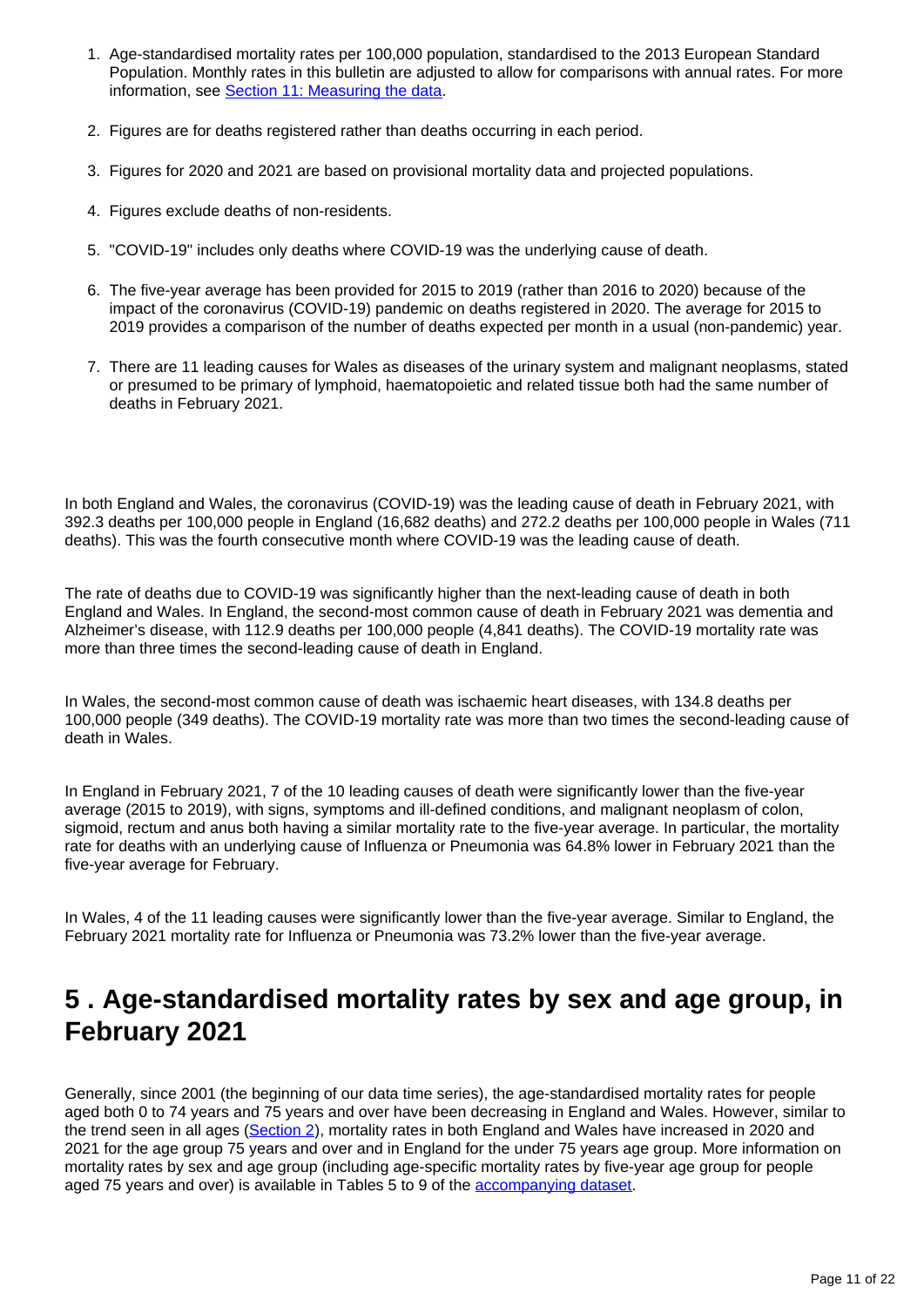## <span id="page-11-0"></span>**6 . Deaths registered in the year-to-date**

There were 124,287 deaths registered in England and 7,630 in Wales during the first two months (January to February) of 2021.

To gain a better idea of year-to-year differences in mortality rates, we calculated year-to-date age-standardised mortality rates (ASMR) based on deaths registered in January to February of each year from 2001 to 2021 (Figure 6). For England, the year-to-date age-standardised mortality rate for 2021 was 1,387.2 deaths per 100,000 people, which was [statistically significantly](https://www.ons.gov.uk/methodology/methodologytopicsandstatisticalconcepts/uncertaintyandhowwemeasureit#statistical-significance) higher than all years between 2004 and 2020.

For Wales, the year-to-date age-standardised mortality rate for 2021 was 1,390.9 deaths per 100,000 people. This was significantly higher than the same period in 2019 and 2020.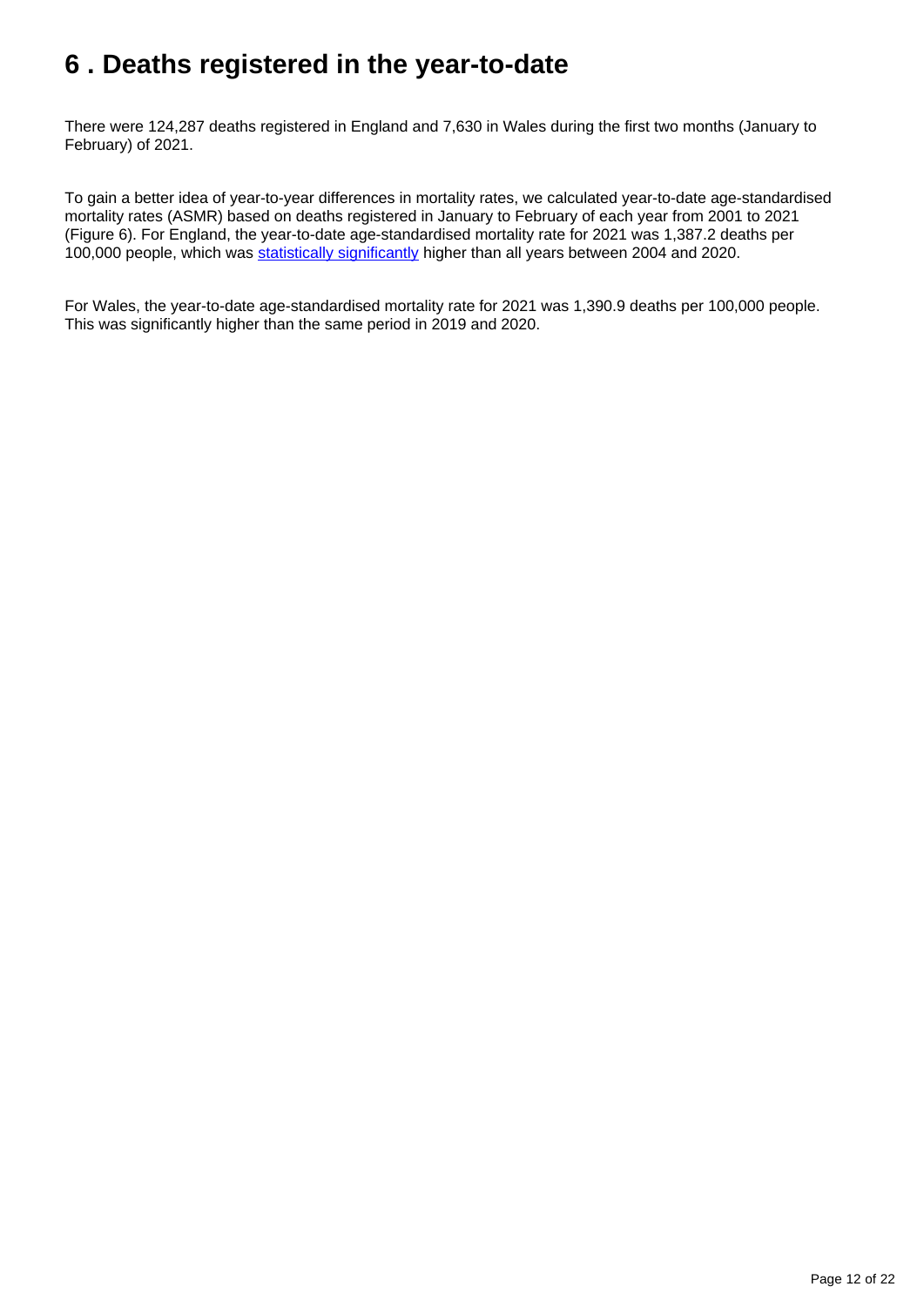#### **Figure 6: The mortality rate for January to February 2021 was significantly higher than the same period in 2019 and 2020 in both England and Wales**

#### **Age-standardised mortality rates, England and Wales, deaths registered in January to February 2001 to 2021**

## Figure 6: The mortality rate for January to February 2021 was significantly higher than the same period in 2019 and 2020 in both England and Wales

Age-standardised mortality rates, England and Wales, deaths registered in January to February 2001 to 2021



#### **Source: Office for National Statistics – Monthly mortality analysis**

#### **Notes:**

- 1. Age-standardised mortality rates per 100,000 people, standardised to the 2013 European Standard Population. Monthly rates in this bulletin are adjusted to allow for comparisons with annual rates. For more information, see [Section 11; Measuring the data.](https://www.ons.gov.uk/peoplepopulationandcommunity/birthsdeathsandmarriages/deaths/bulletins/monthlymortalityanalysisenglandandwales/february2021#measuring-the-data)
- 2. Figures are for deaths registered rather than deaths occurring in each period.
- 3. Figures for 2020 and 2021 are based on provisional mortality data and projected populations.
- 4. Figures exclude non-residents.

The age-standardised mortality rate for January to February was higher in Wales than in England in every year since our data time series began in 2001. This difference was significant in most years (only years 2008, 2012 and 2021 showed no significant difference). The smallest difference between England and Wales was in January to February 2021, with the two countries showing similar year-to-date mortality rates (1,387.2 deaths per 100,000 people in England, 1,390.9 in Wales).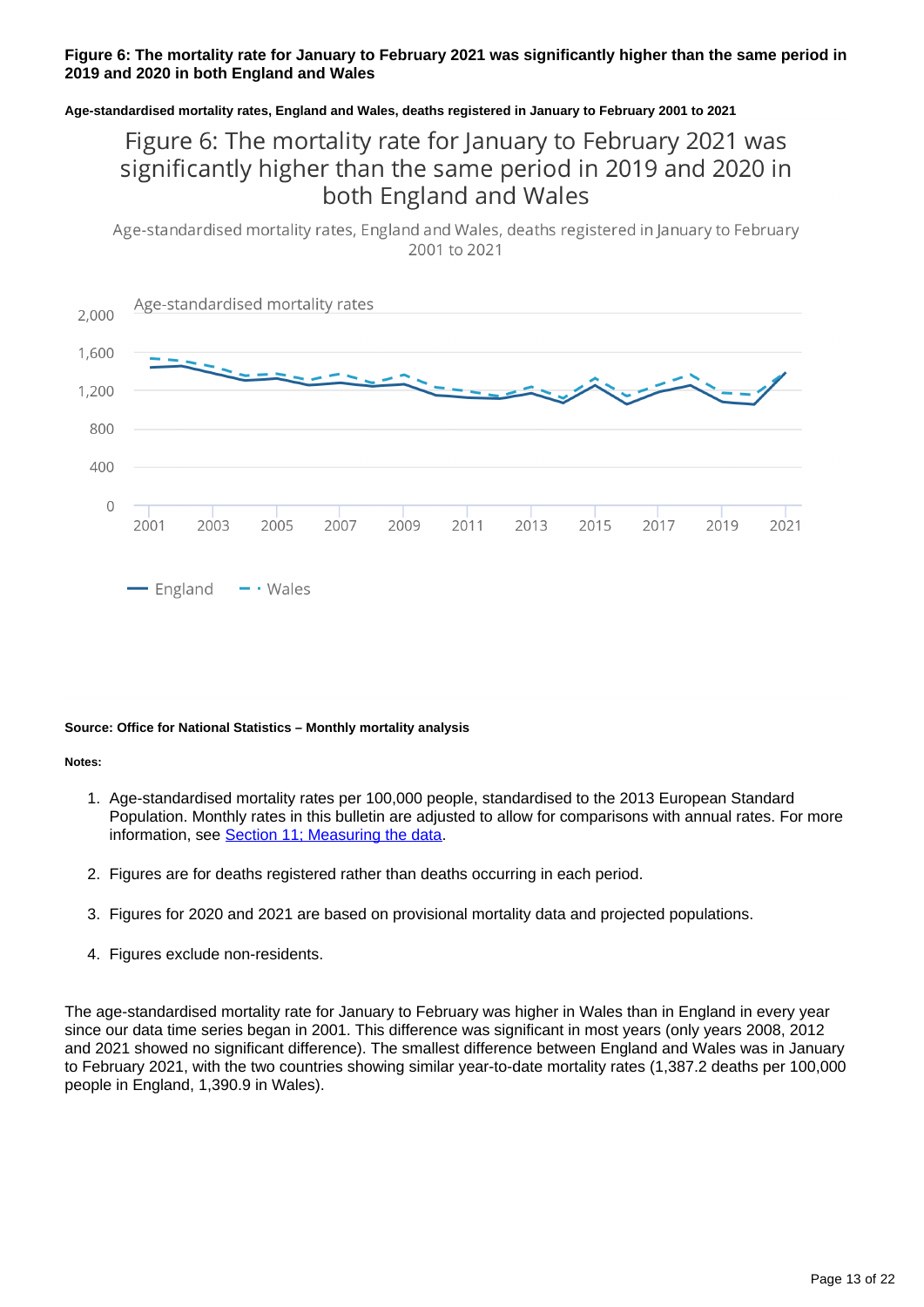## <span id="page-13-0"></span>**7 . Death occurrences in February 2021 and year-to-date**

This section is based on the date a death occurred – rather than the date of registration used in the previous sections – to monitor current mortality trends. Analysis of deaths by date of registration is useful as the figures are comparable across time and geography. Because of the [length of time that it takes a death to be registered](https://www.ons.gov.uk/peoplepopulationandcommunity/birthsdeathsandmarriages/deaths/articles/impactofregistrationdelaysonmortalitystatisticsinenglandandwales/2019), using data based on registration can mean that we are not monitoring the most current death trends. For example, a death registered in February 2021 could have occurred in a previous month or even a previous year. Further information regarding death occurrences and registration delays can be found in Section 11: Measuring [the data](https://www.ons.gov.uk/peoplepopulationandcommunity/birthsdeathsandmarriages/deaths/bulletins/monthlymortalityanalysisenglandandwales/february2021#measuring-the-data).

Between 1 January and 28 February 2021, 114,812 deaths occurred in England (and were registered by 7 March 2021). This was 19,682 more deaths than the five-year average (2015 to 2019) for January to February (20.7% higher). Of the 114,812 deaths that occurred, 35.3% were due to the coronavirus (COVID-19) (40,523 deaths).

In Wales, 7,062 deaths occurred in January to February 2021 (and were registered by 7 March 2021). This was 721 more deaths than the five-year average (11.4% higher). COVID-19 was the underlying cause of death in 29.8% of all deaths that occurred (2,108 deaths).

In England, the first death due to COVID-19 occurred on 30 January 2020 (Figure 7). Since 11 March 2020, the number of COVID-19 deaths occurring on each day rose (except for 6 April 2020, when it decreased by 14 deaths) until the peak of 1,223 deaths that occurred on 8 April 2020. Since 8 April, the number of COVID-19 deaths each day had generally been decreasing but began increasing again from mid-September. The number of daily COVID-19 deaths had continued to increase, reaching 1,182 deaths on 19 January 2021 (the highest since 8 April 2020 at 1,223 deaths). Since then, the number of COVID-19 deaths has been decreasing, with 154 deaths due to COVID-19 occurring on 28 February 2021 (though the number of death occurrences on more recent dates is likely to rise as we receive more death registrations).

In Wales, the first death with an underlying cause of COVID-19 occurred on 15 March 2020. As in England, the number of COVID-19 deaths per day reached the peak on 8 April 2020, when 70 deaths due to COVID-19 occurred in Wales.

Since 8 April, the number of COVID-19 deaths occurring each day in Wales had been gradually decreasing, with no COVID-19 deaths occurring on 41 days between June and September. However, daily COVID-19 deaths increased throughout October 2020 to January 2021, with 76 deaths occurring on 11 January 2021 (though this may be higher due to registration delays). This is the highest number of daily deaths due to COVID-19 in Wales to-date. Since then, the number of COVID-19 deaths has been decreasing in Wales; trends on more recent dates should be treated with caution as numbers of deaths are likely to rise as we receive more death registrations. In particular, instances where the number of death occurrences on each day in February was below the range of the last five years, are likely to be a result of when the data extract was created.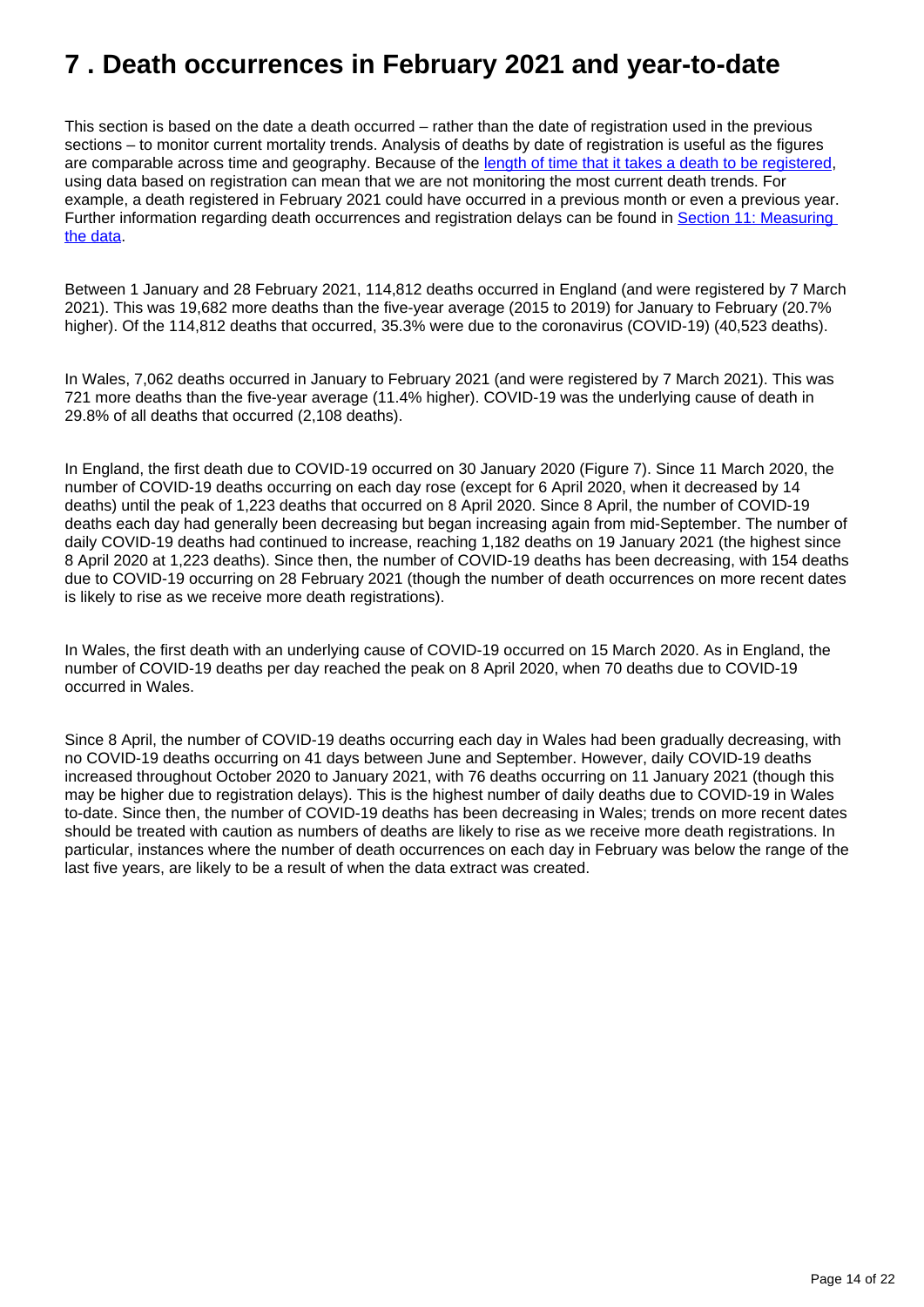#### **Figure 7: In England, daily deaths due to COVID-19 started to decrease in mid-January 2021**

#### Number of deaths occurring on each day from March 2020 to February 2021<sup>1</sup>, five-year average and range, England



#### **Source: Office for National Statistics - Monthly mortality analysis**

#### **Notes:**

- 1. Figures are for deaths occurring on each day rather than deaths registered, registered up to 7 March 2021. Death occurrences will increase as more deaths are registered, particularly for later dates.
- 2. The range is the difference between the minimum and maximum value observed on each day during the five-year period (2015 to 2019).
- 3. Figures exclude non-residents.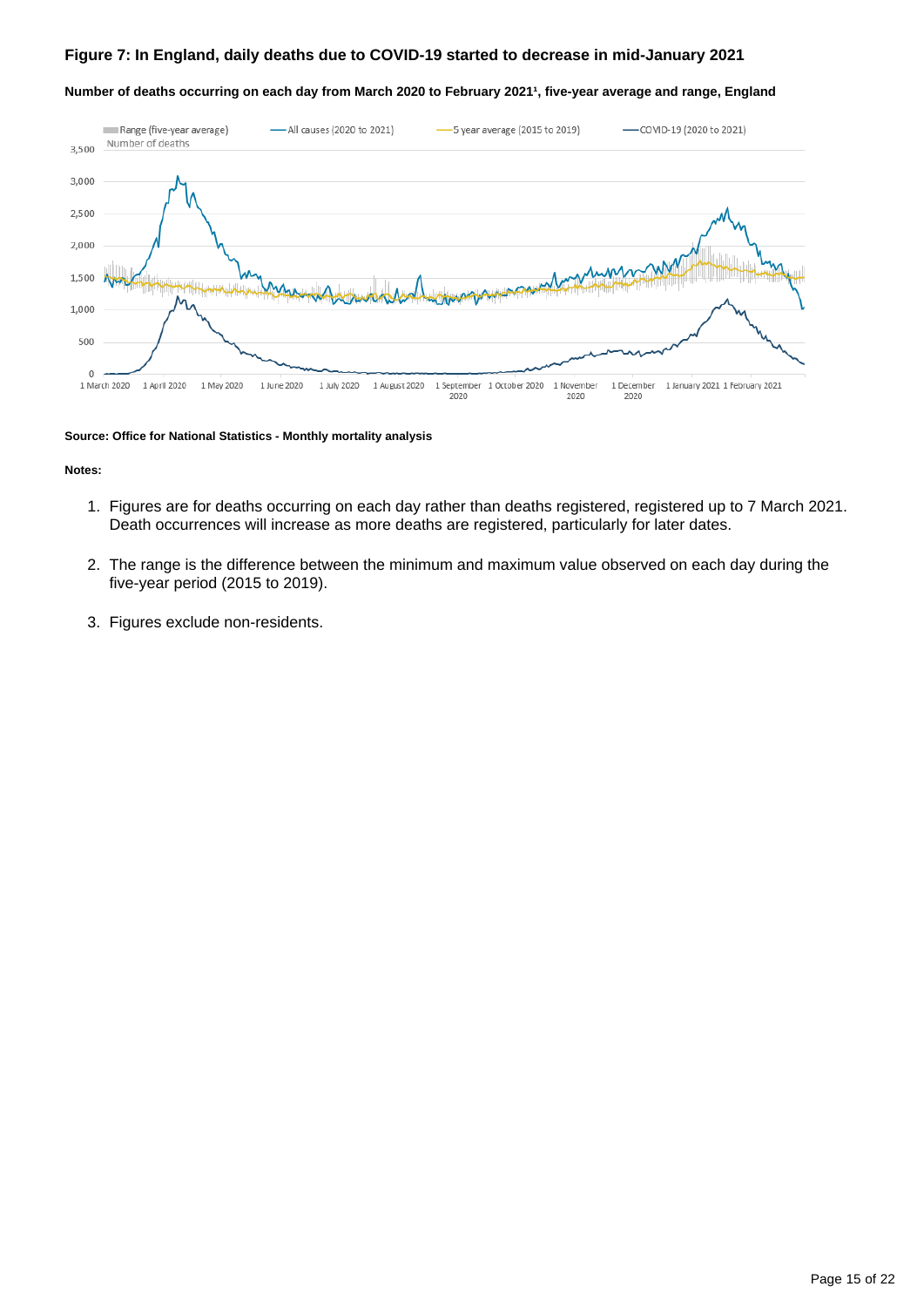#### **Figure 8: In Wales, daily deaths due to COVID-19 decreased from mid-January 2021 onwards**

#### Number of deaths occurring on each day in from March 2020 and February 2021<sup>1</sup>, five-year average and range, Wales



#### **Source: Office for National Statistics - Monthly mortality analysis**

#### **Notes:**

- 1. Figures are for deaths occurring on each day rather than deaths registered, registered up to 7 March 2021. Death occurrences will increase as more deaths are registered, particularly for later dates.
- 2. The range is the difference between the minimum and maximum value observed on each day during the five-year period (2015 to 2019).
- 3. Figures exclude non-residents.

## <span id="page-15-0"></span>**8 . Pre-existing conditions of people whose death was recorded with an underlying cause of COVID-19, deaths registered in 2020**

Data on pre-existing conditions of people who died due to the coronavirus (COVID-19) in England and Wales for 2020 can be found in the [accompanying dataset.](https://www.ons.gov.uk/peoplepopulationandcommunity/birthsdeathsandmarriages/deaths/datasets/preexistingconditionsofpeoplewhodiedduetocovid19englandandwales) Detailed information on this analysis is available in the January [2021 edition of this bulletin](https://www.ons.gov.uk/peoplepopulationandcommunity/birthsdeathsandmarriages/deaths/bulletins/monthlymortalityanalysisenglandandwales/january2021#pre-existing-conditions-of-people-whose-death-was-recorded-with-an-underlying-cause-of-covid-19-deaths-registered-in-2020). This analysis will be updated on a quarterly basis in the April edition.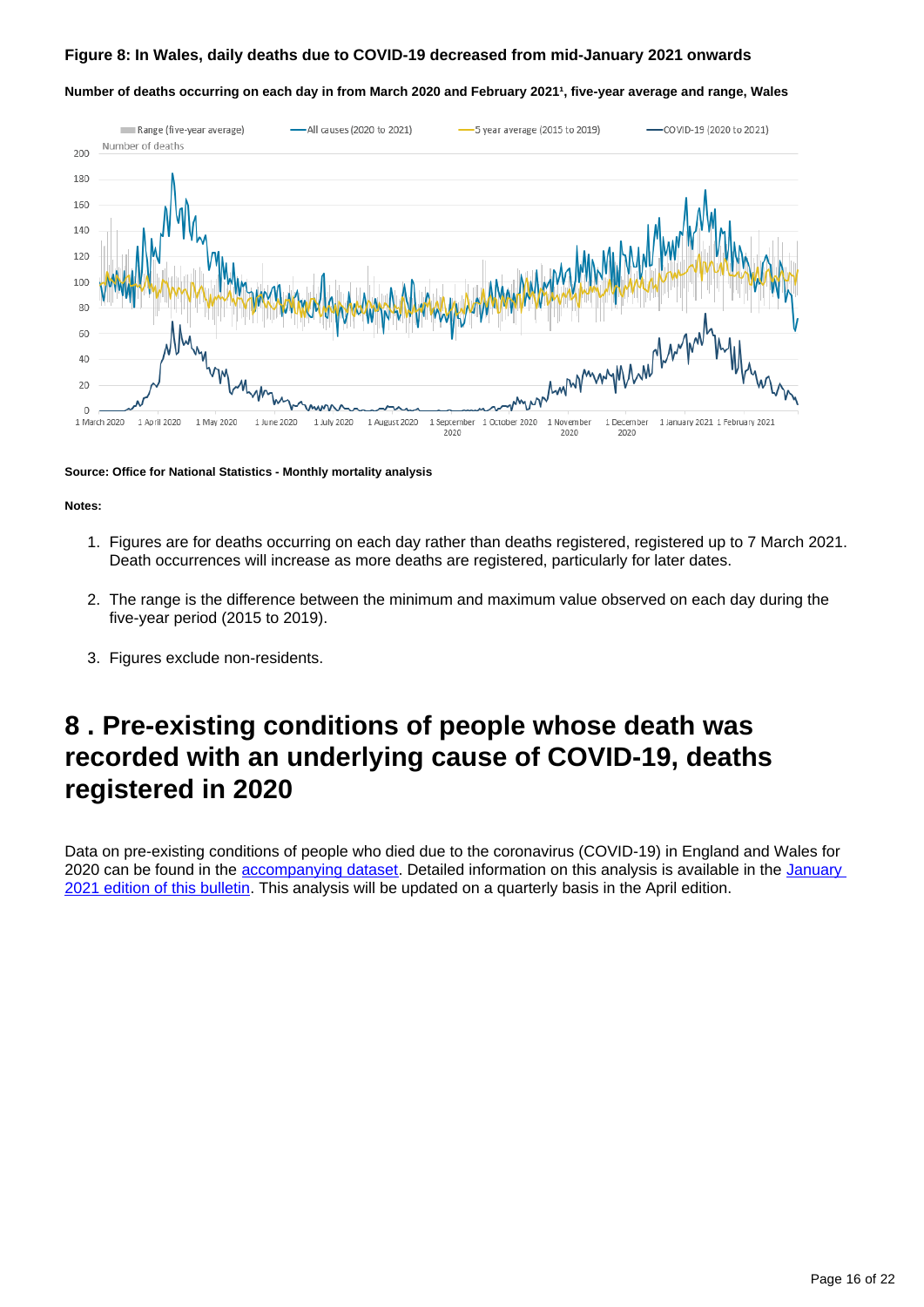## <span id="page-16-0"></span>**9 . Monthly mortality data**

#### [Monthly mortality analysis, England and Wales](https://www.ons.gov.uk/peoplepopulationandcommunity/birthsdeathsandmarriages/deaths/datasets/monthlymortalityanalysisenglandandwales)

Dataset | Released 18 March 2021

Monthly data on death registrations and death occurrences in England and Wales, broken down by sex and age. Includes deaths due to the coronavirus (COVID-19) by date of death occurrence, and comparisons of COVID-19 with the leading causes of death.

#### [Deaths due to COVID-19 by local area and deprivation](https://www.ons.gov.uk/peoplepopulationandcommunity/birthsdeathsandmarriages/deaths/datasets/deathsduetocovid19bylocalareaanddeprivation)

Dataset | Released 18 March 2021

Provisional age-standardised mortality rates for deaths due to COVID-19 by sex, local authority and deprivation indices, and numbers of deaths by Middle layer Super Output Area.

[Deaths involving COVID-19 by month of registration, UK](https://www.ons.gov.uk/peoplepopulationandcommunity/birthsdeathsandmarriages/deaths/datasets/deathsinvolvingcovid19bymonthofregistrationuk)

Dataset | Released 18 March 2021 Provisional age-standardised mortality rates for deaths involving COVID-19 by sex and month of death registration, for England, Wales, Scotland, and Northern Ireland.

[Deaths registered monthly in England and Wales](https://www.ons.gov.uk/peoplepopulationandcommunity/birthsdeathsandmarriages/deaths/datasets/monthlyfiguresondeathsregisteredbyareaofusualresidence)

Dataset | Released 18 March 2021 Number of deaths registered each month by area of usual residence for England and Wales, by region, county, local and unitary authority, and London borough.

[Pre-existing conditions of people who died due to COVID-19, England and Wales](https://www.ons.gov.uk/peoplepopulationandcommunity/birthsdeathsandmarriages/deaths/datasets/preexistingconditionsofpeoplewhodiedduetocovid19englandandwales)

Dataset | Released 25 February 2021 Pre-existing conditions of people who died due to COVID-19, England and Wales, 2020.

## <span id="page-16-1"></span>**10 . Glossary**

### **Age-specific mortality rates**

Age-specific mortality rates are used to allow comparisons between specified age groups.

### **Age-standardised mortality rates**

Age-standardised mortality rates (ASMRs) are used to allow comparisons between populations that may contain different proportions of people of different ages. The 2013 European Standard Population is used to standardise rates. In this bulletin, we have adjusted the monthly ASMRs to allow for comparisons with annual rates. For more information see [Section 11: Measuring the data](https://www.ons.gov.uk/peoplepopulationandcommunity/birthsdeathsandmarriages/deaths/bulletins/monthlymortalityanalysisenglandandwales/february2021#measuring-the-data).

### **Coronaviruses**

The World Health Organization (WHO) defines coronaviruses as "a large family of viruses that are known to cause illness ranging from the common cold to more severe diseases such as Middle East Respiratory Syndrome (MERS) and Severe Acute Respiratory Syndrome (SARS)". Between 2001 and 2018, there were 12 deaths in England and Wales due to a coronavirus infection, with a further 13 deaths mentioning the virus as a contributory factor on the death certificate.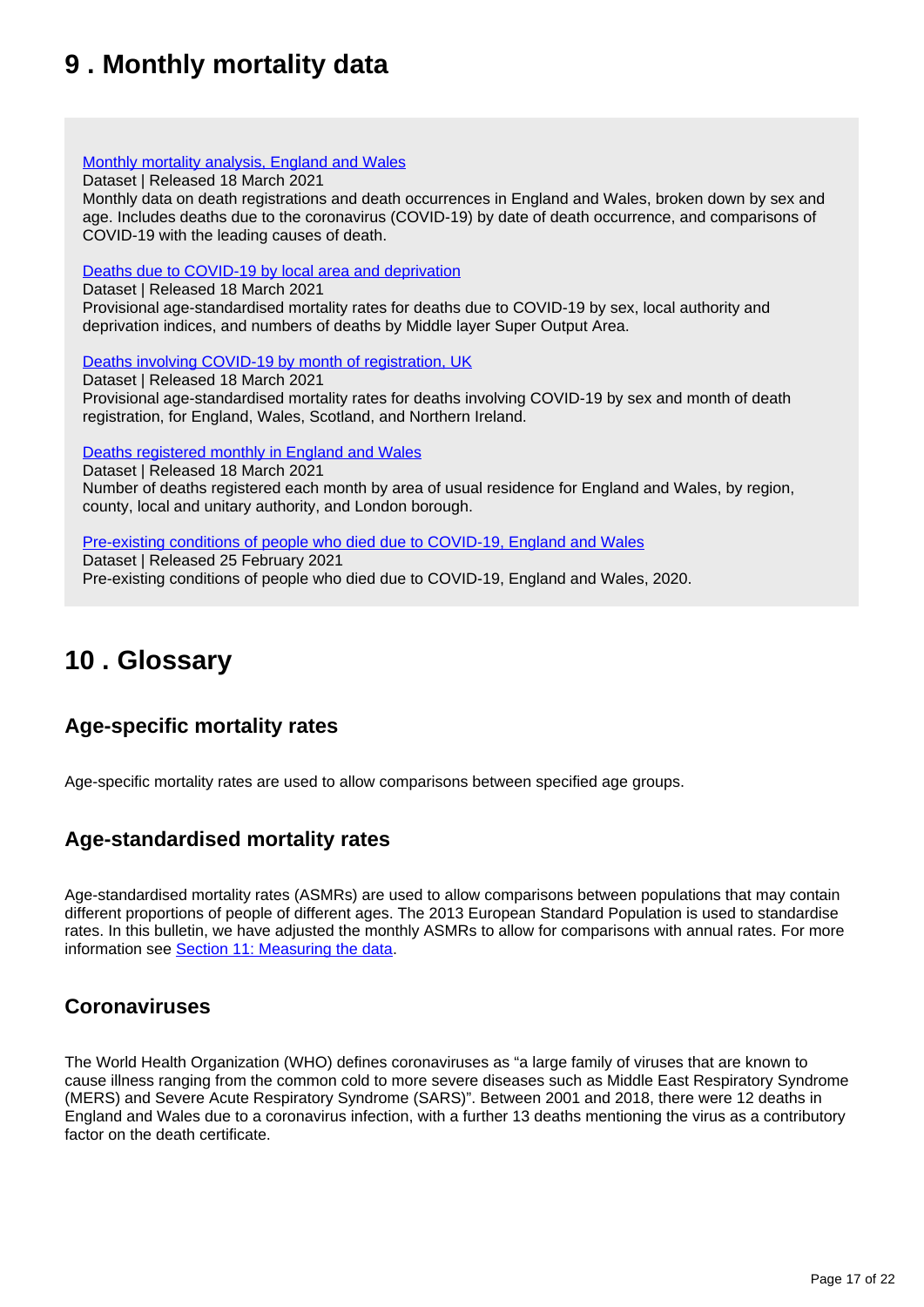## **Coronavirus (COVID-19)**

COVID-19 refers to the "coronavirus disease 2019" and is a disease that can affect the lungs and airways. It is caused by a type of coronavirus. Further information is available from the [WHO.](https://www.who.int/health-topics/coronavirus#tab=tab_1)

### **Pre-existing condition**

A pre-existing condition is defined as any condition that either preceded the disease of interest (for example, COVID-19) in the sequence of events leading to death or was a contributory factor in the death but was not part of the causal sequence.

### **Main pre-existing condition**

The main pre-existing condition is defined as the one pre-existing condition that is, on average, mostly likely to be the underlying cause of death for a person of that age and sex.

### **Registration delay**

Mortality statistics are compiled from information supplied when deaths are certified and registered as part of civil registration, a legal requirement. According to the [Births and Deaths Registration Act 1953](http://www.legislation.gov.uk/ukpga/Eliz2/1-2/20), a death should be registered within five days unless it is referred to a coroner for investigation. Mortality statistics for a given time period can be based on occurrence (death date) or registration (registration date); registration delay is the difference between date of occurrence and date of registration.

### **Statistical significance**

The term "significant" refers to statistically significant changes or differences. Significance has been determined using the 95% confidence intervals, where instances of non-overlapping confidence intervals between estimates indicate the difference is unlikely to have arisen from random fluctuation.

### **95% confidence intervals**

A confidence interval is a measure of the uncertainty around a specific estimate. If a confidence interval is 95%, it is expected that the interval will contain the true value on 95 occasions if repeated 100 times. As intervals around estimates widen, the level of uncertainty about where the true value lies increases. The size of the interval around the estimate is strongly related to the number of deaths, prevalence of health states and the size of the underlying population. At a national level, the overall level of error will be small compared with the error associated with a local area or a specific age and sex breakdown. More information is available on our uncertainty [pages](https://www.ons.gov.uk/methodology/methodologytopicsandstatisticalconcepts/uncertaintyandhowwemeasureit#statistical-significance).

## <span id="page-17-0"></span>**11 . Measuring the data**

More quality and methodology information on strengths, limitations, appropriate uses, and how the data were created is available in the [Mortality statistics in England and Wales QMI](https://www.ons.gov.uk/peoplepopulationandcommunity/birthsdeathsandmarriages/deaths/methodologies/mortalitystatisticsinenglandandwalesqmi) and [User guide to mortality statistics.](https://www.ons.gov.uk/peoplepopulationandcommunity/birthsdeathsandmarriages/deaths/methodologies/userguidetomortalitystatisticsjuly2017)

The purpose of this bulletin is to provide timely surveillance of mortality in England and Wales, based on the best available provisional data, including all-cause mortality and deaths where the coronavirus (COVID-19) was the underlying cause.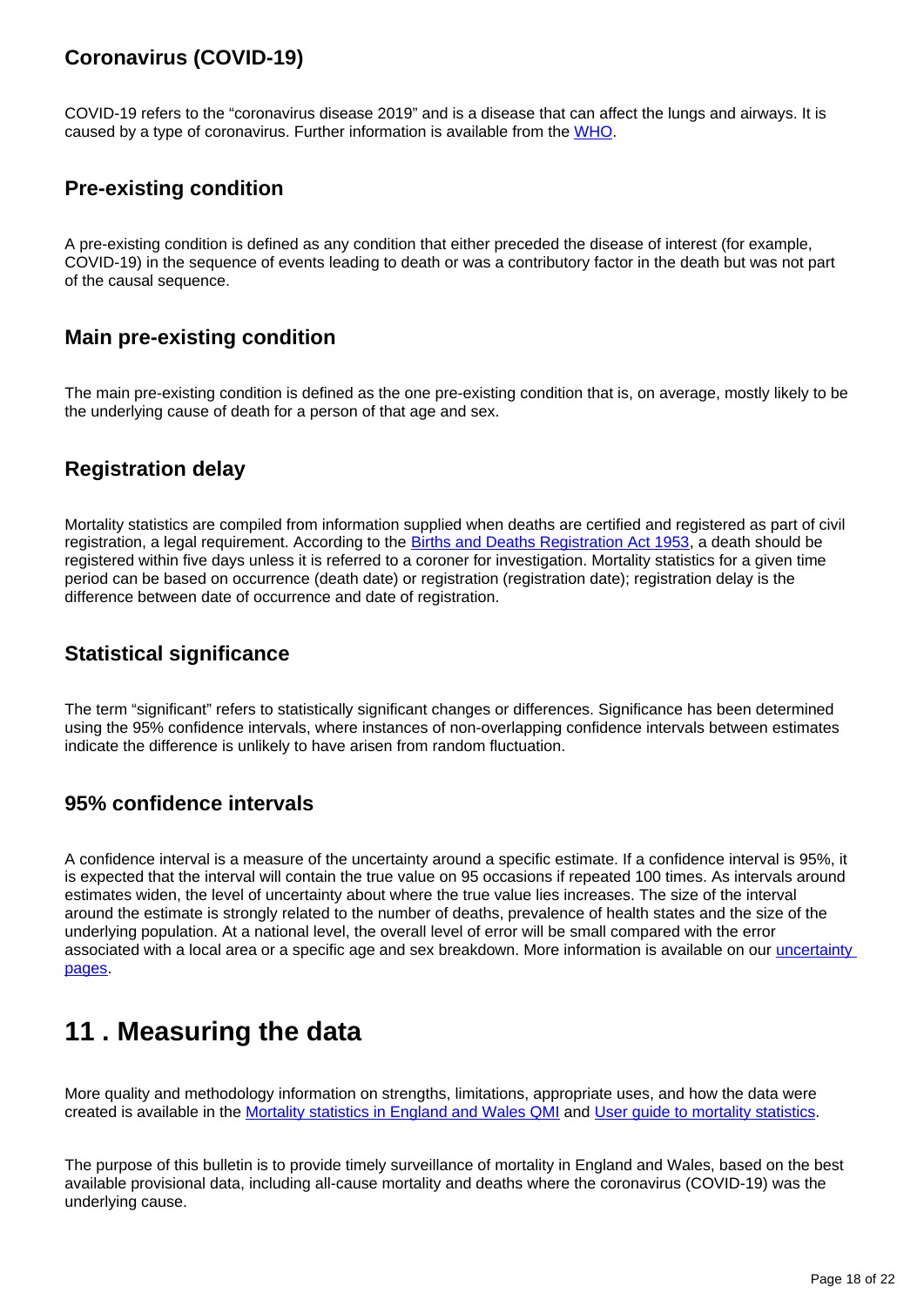The analysis contains deaths registered in February 2021 by age and sex, and also includes deaths that occurred in February 2021 by date of death. This expands on the quarterly data for England that were previously published in the [Quarterly mortality report.](https://www.ons.gov.uk/peoplepopulationandcommunity/birthsdeathsandmarriages/deaths/articles/quarterlymortalityreports/latest) Non-residents of England and Wales are excluded from this analysis. In February 2021, there were 79 deaths of non-residents that were registered in England and Wales.

More in-depth analysis on deaths involving the coronavirus (COVID-19) is included in this bulletin in some months to meet user needs. In the November 2020 edition, we added analysis of [deaths due to COVID-19 by local area](https://www.ons.gov.uk/peoplepopulationandcommunity/birthsdeathsandmarriages/deaths/datasets/deathsduetocovid19bylocalareaanddeprivation)  [and deprivation,](https://www.ons.gov.uk/peoplepopulationandcommunity/birthsdeathsandmarriages/deaths/datasets/deathsduetocovid19bylocalareaanddeprivation) and in December 2020 we added mortality rates for [deaths involving COVID-19 for the UK](https://www.ons.gov.uk/peoplepopulationandcommunity/birthsdeathsandmarriages/deaths/datasets/deathsinvolvingcovid19bymonthofregistrationuk). In January 2021, we added an analysis of [pre-existing conditions of deaths due to COVID-19](https://www.ons.gov.uk/peoplepopulationandcommunity/birthsdeathsandmarriages/deaths/datasets/preexistingconditionsofpeoplewhodiedduetocovid19englandandwales).

Analysis by month of death registration is consistent with the [weekly death registrations release](https://www.ons.gov.uk/peoplepopulationandcommunity/birthsdeathsandmarriages/deaths/bulletins/deathsregisteredweeklyinenglandandwalesprovisional/latest) and allows for a more timely analysis than would be possible using death occurrences. This is because a proportion of deaths that occurred in the previous month would not yet have been registered. On average, there is a delay of five days between a death occurring and it being registered, but this can be much longer, especially for certain causes of death. More information on this issue can be found in our [impact of registration delays publication.](https://www.ons.gov.uk/peoplepopulationandcommunity/birthsdeathsandmarriages/deaths/articles/impactofregistrationdelaysonmortalitystatisticsinenglandandwales/2019)

### **Deaths data sources**

This bulletin is based primarily on death registrations, with a section on death occurrences for surveillance of recent mortality trends. Death occurrences show the number of deaths that occurred within a calendar period and give a better indication than registrations of exactly when deaths were at their highest. This allows mortality to be related to other factors such as weather patterns.

A provisional extract of death registrations and death occurrences data is taken on the first working day after the 8th of the month, to allow time for deaths to be registered. Death registrations data for 2020 and 2021 are provisional; however, we would expect only very small changes to total death registration counts once data are made final. Death occurrences are likely to change, especially for dates towards the end of the current month, as some deaths will not have been registered when the extract is taken.

Figures on deaths due to COVID-19 in this bulletin are different from the daily surveillance figures on COVID-19 [deaths](https://www.gov.uk/guidance/coronavirus-covid-19-information-for-the-public) published by the Department of Health and Social Care (DHSC) on the GOV.UK website as figures in this report are derived from the formal process of death registration. More information on the different sources of COVID-19 deaths data is available in [Deaths registered weekly in England and Wales](https://www.ons.gov.uk/peoplepopulationandcommunity/birthsdeathsandmarriages/deaths/bulletins/deathsregisteredweeklyinenglandandwalesprovisional/latest#measuring-the-data).

## **Definition of COVID-19**

The doctor certifying a death can list all causes in the chain of events that led to the death and pre-existing conditions that may have contributed to the death. Using this information, we determine an [underlying cause of](https://www.ons.gov.uk/peoplepopulationandcommunity/birthsdeathsandmarriages/deaths/methodologies/userguidetomortalitystatisticsjuly2017#cause-of-death-coding)  [death](https://www.ons.gov.uk/peoplepopulationandcommunity/birthsdeathsandmarriages/deaths/methodologies/userguidetomortalitystatisticsjuly2017#cause-of-death-coding). We use the term "due to COVID-19" when referring only to deaths with an underlying cause of death of COVID-19. When taking into account all of the deaths that had COVID-19 mentioned anywhere on the death certificate, whether as an underlying cause or not, we use the term "involving COVID-19". Age-standardised rates for deaths due to COVID-19 and involving COVID-19 are available in the [accompanying dataset.](https://www.ons.gov.uk/peoplepopulationandcommunity/birthsdeathsandmarriages/deaths/datasets/monthlymortalityanalysisenglandandwales)

Our definition of COVID-19 (regardless of whether it was the underlying cause or mentioned elsewhere on the death certificate) includes some cases where the certifying doctor suspected the death involved COVID-19 but was not certain. For example, a doctor may have clinically diagnosed COVID-19 based on symptoms, but this diagnosis may not have been confirmed because no test was available, or the test result was inconclusive. Of the 118,145 deaths due to COVID-19, 3,992 (3.4%) were classified as "suspected" COVID-19. Including all deaths involving COVID-19 (131,788 deaths), "suspected" COVID-19 was recorded on 3.5% (4,578 deaths) of all deaths involving COVID-19 in England and Wales.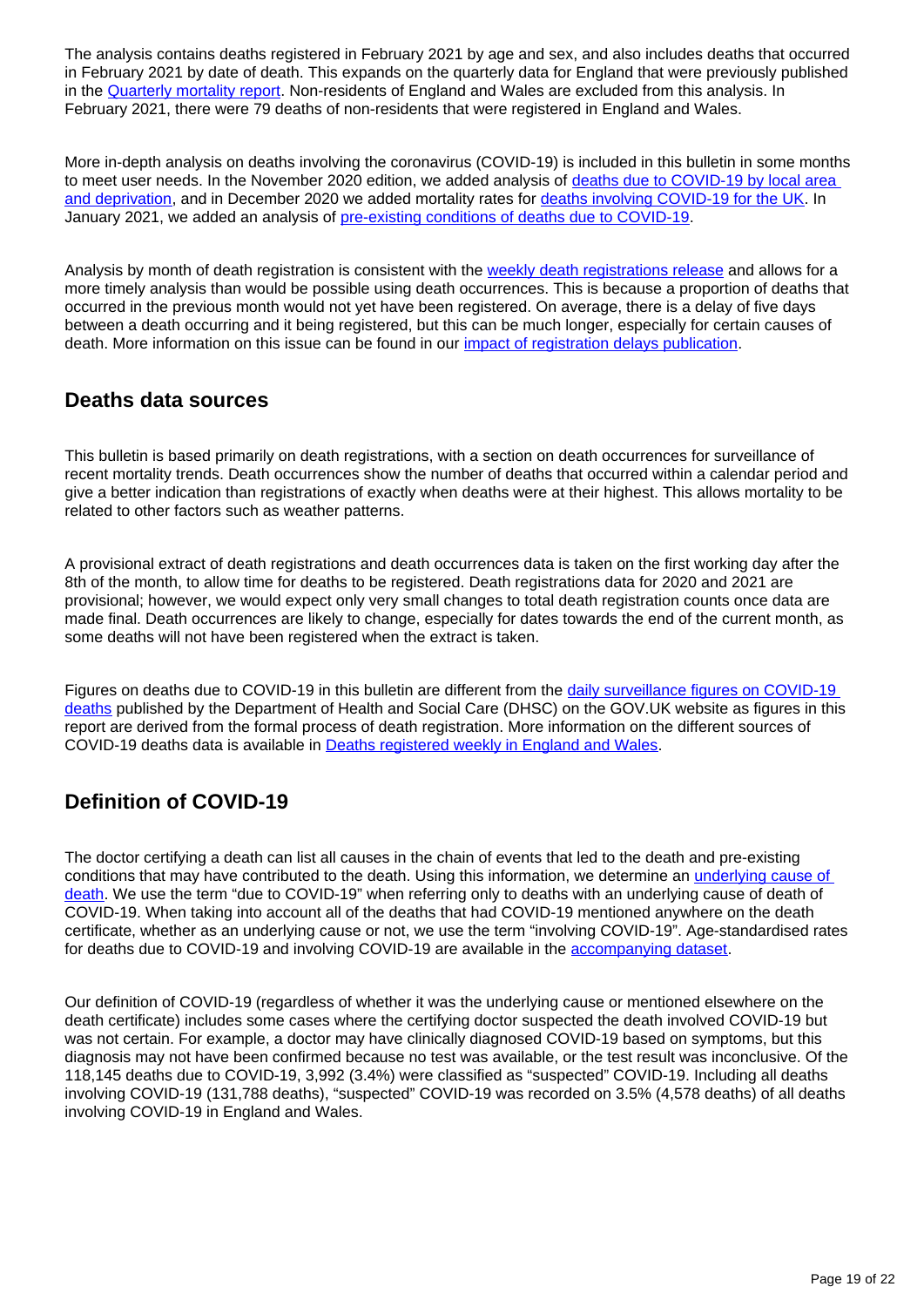From the February 2021 bulletin, new International Classification of Diseases (ICD-10) codes for COVID-19 issued by the World Health Organization (WHO) have been implemented for COVID-19 deaths. The new codes are U09.9 (Post-COVID condition, where the acute COVID had ended before the condition immediately causing death occurred) and U10.9 (Multisystem inflammatory syndrome associated with COVID-19 (also called Kawasaki-like syndrome), a specific, uncommon effect of COVID-19 in children). These are in addition to the existing codes of U07.1 (COVID-19, virus identified) and U07.2 (COVID-19, virus not identified, that is, COVID-19 stated to be unconfirmed or suspected).

As ICD-10 code U09.9 cannot be assigned to the underlying cause of death, our deaths due to COVID-19 definition does not include this code. For more information on our definitions of COVID-19 deaths please see the definitions tab of the [accompanying dataset.](https://www.ons.gov.uk/peoplepopulationandcommunity/birthsdeathsandmarriages/deaths/datasets/monthlymortalityanalysisenglandandwales)

### **Monthly mortality rates**

We publish the mid-year population estimates used for calculating rates; these are currently available up to 2019. For 2020 onwards, population projections were used.

Calculation of mortality rates for monthly deaths requires adjustments to be made to annual population estimates to calculate rates that are comparable with annual rates. We calculate an annual population centred on the midpoint of the month using two years' worth of population estimates (or where these are not available, population projections). For the first half of the year (January to June), populations for the current year and the previous year are used; for the second half of the year (July to December), populations for the current year and the following year are used.

This is then multiplied by the number of days within the month as a proportion of the total number of days within that year. The output is used as the population denominator in calculations of age-standardised and age-specific mortality rates.

For example:

June 2020 population equals

$$
\Big(population 2019(i)\, + \, \Big((population 2020(i)\, - \, population 2019(i))\, \times \, \Big(\frac{m}{M}\Big)\Big)\Big) \, \times \, \Big(\frac{N}{M}\Big)
$$

where m is the number of days from 1 July 2019 (the start of the mid-year for the population estimate) to the midpoint of June inclusive, N is the number of days in June 2020, M is the number of days in 2020 and (i) is the age group.

July 2020 population equals

$$
\Big(population 2020(i)\, + \, \Big((population 2021(i)\, - \, population 2020(i))\, \times \, \Big(\frac{m}{M}\Big)\Big)\Big) \, \times \, \Big(\frac{N}{M}\Big)
$$

where m is the number of days from 1 July 2019 (the start of the mid-year for the population estimate) to the midpoint of July inclusive, N is the number of days in July 2020, M is the number of days in 2020 and (i) is the age group.

For geographies where population projections are not available (such as deprivation deciles quintiles, which are based on Lower layer Super Output Areas), we calculate the proportion of the country-level population that is within each geography. Then we apply this proportion to the country-level population projections to estimate a population projection for that area. This estimated projection is then used in the monthly population method previously described. Mid-year population estimates for 2019 are used to calculate the proportions as these are the most up-to-date estimates available. The monthly population method for geographies below country level was updated in the January 2021 edition and the data back series revised. For more information see the [accompanying dataset.](https://www.ons.gov.uk/peoplepopulationandcommunity/birthsdeathsandmarriages/deaths/datasets/deathsduetocovid19bylocalareaanddeprivation)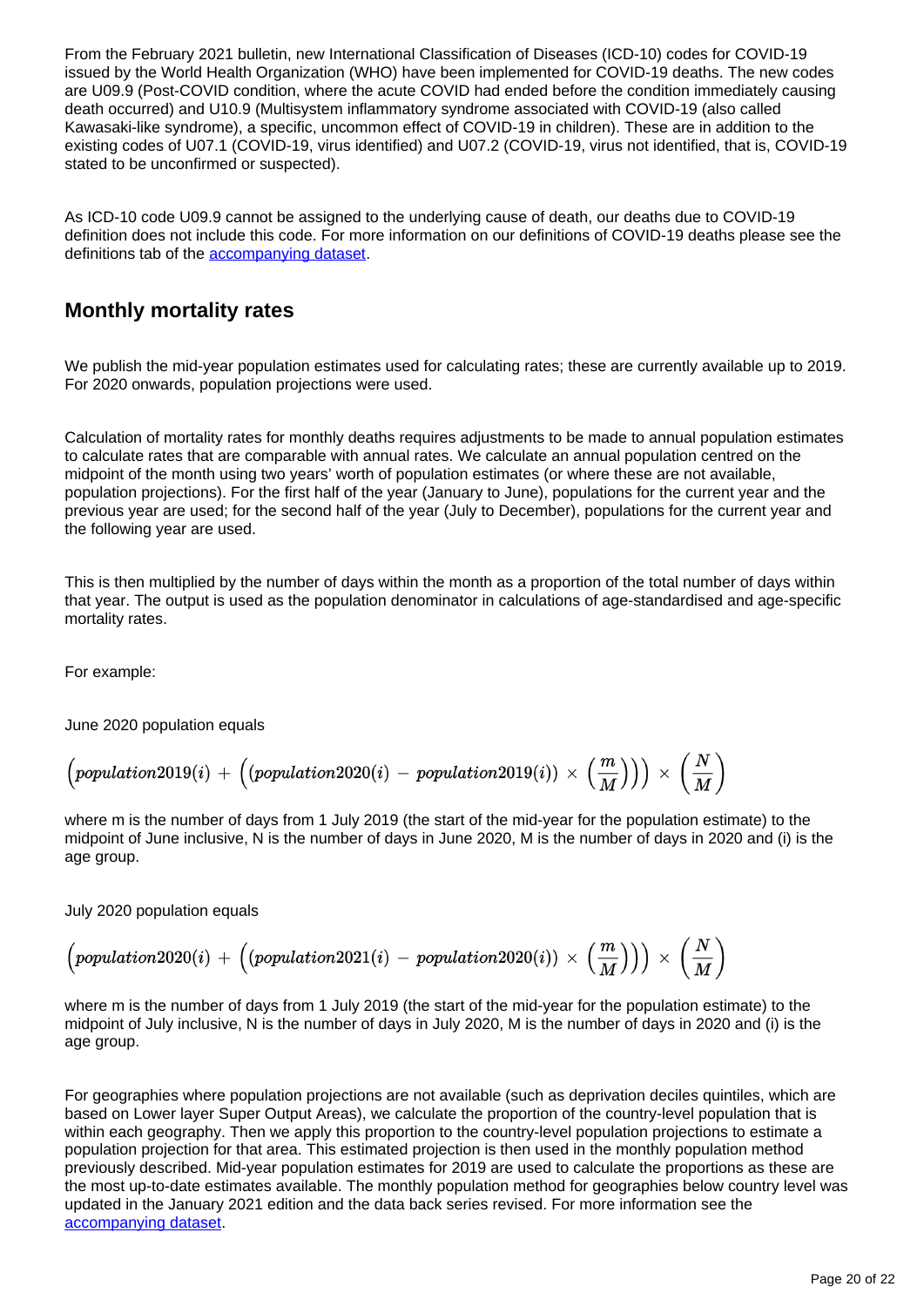### **Acknowledgement**

We would like to thank Charlee Humphries, Georgia Brett, Emyr John, Rachael Hopkin and Steve Reynolds for their valued contribution to this bulletin.

## <span id="page-20-0"></span>**12 . Strengths and limitations**

### **Provisional data are used**

Provisional death registrations and death occurrences data are used in this bulletin. This enables timely analysis to be completed to monitor mortality trends. However, as the data for 2020 and 2021 are provisional, they are subject to change.

### **Data coverage, timeliness and registration delays**

Mortality data give complete population coverage. They ensure the estimates are of high precision and are representative of the underlying population at risk. However, because of [registration delays,](https://www.ons.gov.uk/peoplepopulationandcommunity/birthsdeathsandmarriages/deaths/articles/impactofregistrationdelaysonmortalitystatisticsinenglandandwales/latest) monthly death occurrence data are always somewhat incomplete. This is especially true for deaths that occurred towards the end of the month.

Further information can be found in the Mortality statistics in England and Wales Quality and Methodology [Information \(QMI\)](https://www.ons.gov.uk/peoplepopulationandcommunity/birthsdeathsandmarriages/deaths/methodologies/mortalitystatisticsinenglandandwalesqmi) report and the User quide to mortality statistics.